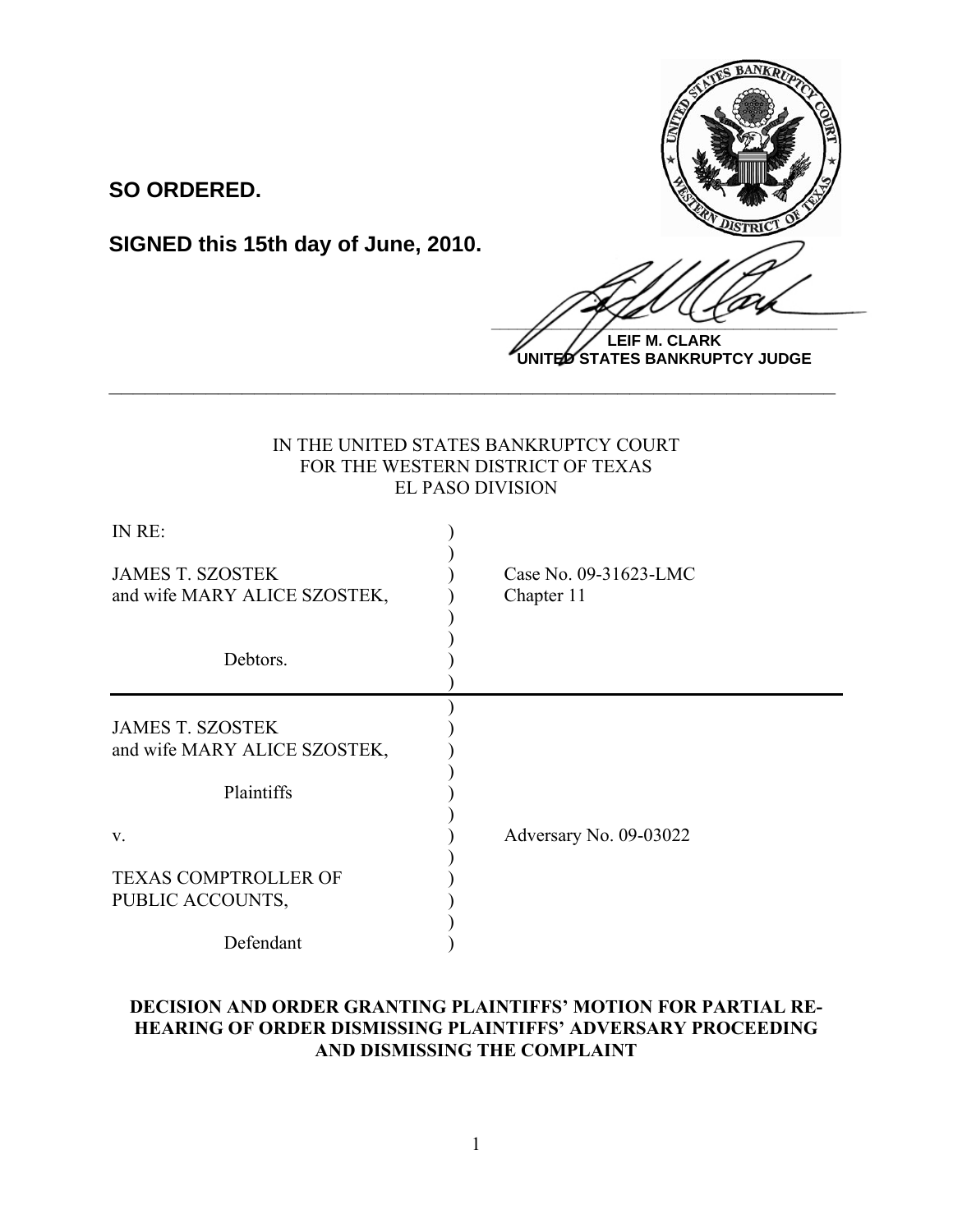Came on for consideration the foregoing matter. On July 28, 2009, James T. Szostek and his wife, Mary Alice Szostek (together, the "Debtors" or the "Plaintiffs") filed a voluntary petition for relief under chapter 11 of the Bankruptcy Code. On September 22, 2009, the Debtors filed a complaint against the Texas Comptroller of Public Accounts (the "Defendant") seeking to determine (i) the Debtors' dischargeability of the Comptroller's claim, (ii) the extent of the Debtors' *in rem* liability to the Comptroller, and (iii) whether the chapter 11 plan complied with an insolvency plan under the Texas tax laws. As a basis for relief, the Complaint appears to invoke §§ 523(a)(1) and 507(a)(8). *Complaint*, ¶¶ 11, 15 at 5-6. On October 23, 2009, the Comptroller filed a motion to dismiss the Complaint (the "Motion to Dismiss") pursuant to Federal Rule of Civil Procedure 12(b)(6), incorporated herein through Federal Rule of Bankruptcy Procedure 7012 [Docket No. 5]. On November 5, 2009, the Debtors filed an objection (the "Objection") to the Motion to Dismiss [Docket No. 6]. More than three months after filing the Objection, on February 23, 2010, the Debtors filed an additional memorandum of law (the "Additional Objection") in support of their Objection. On March 29, 2010, the court entered an order granting the Defendant's Motion to Dismiss and dismissing the Complaint (the "Dismissal Order") [Docket No. 8].<sup>1</sup> The Debtors did not notify the court that they had filed the Additional Objection and, consequently, the court neither saw nor considered the pleading in writing the Dismissal Order. On April 1, 2010, the Debtors filed their motion for partial rehearing of the court's Dismissal Order (the "Motion to Reconsider"). No further pleadings have been filed in this adversary proceeding. The court assumes familiarity with the facts of this case (as pled in the Complaint) as well as with the Dismissal Order. $<sup>2</sup>$ </sup>

 $\frac{1}{1}$ <sup>1</sup> Also on March 29, 2010, the court entered an errata order correcting an error in the Dismissal Order [Docket No.

<sup>9].&</sup>lt;br><sup>2</sup> All defined terms used in this order that are not defined herein shall have the meaning ascribed to them in the Dismissal Order.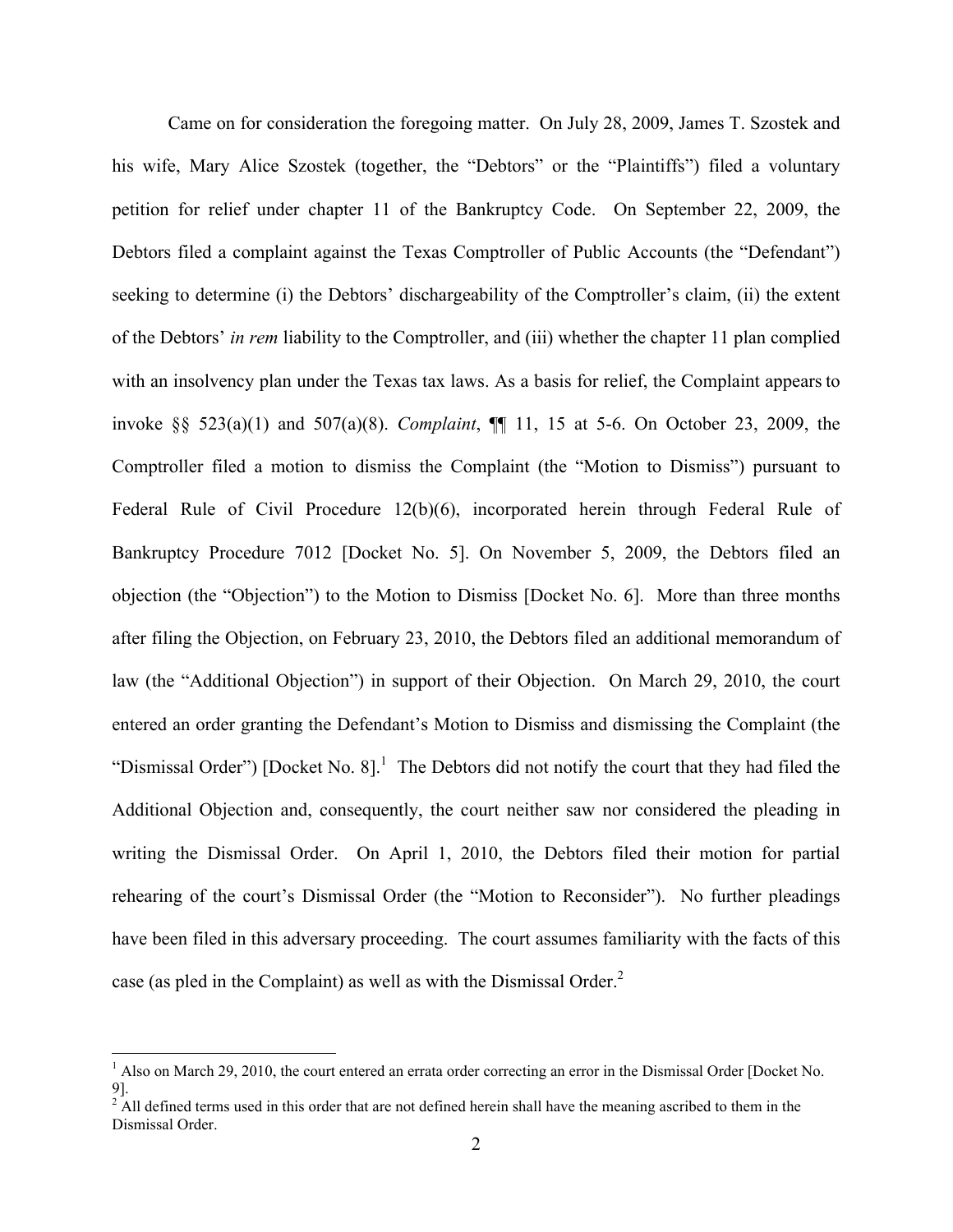## **A. The Pleading**

In their Motion to Reconsider, the Debtors make a number of arguments in asking for a partial reconsideration. However, the Debtors first note that their request is limited. More specifically, the relief they seek in the Motion to Reconsider

will not affect most of the [Dismissal Order], insofar as the refunds liability analyzed in the [Dismissal Order] is concerned. Plaintiffs' counsel was unaware of Texas Tax Code  $\S$  151.037(e) in drafting the Complaint and the [Additional Objection]. … Nor will the [Additional Objection] have any hearing [*sic*] on this Court's decision to abstain from making the sort of insolvency finding which the Texas Tax Code empowers the District Court for Travis County, Texas to make.

*Mot. to Reconsider.*, at ¶¶ 3-4. The Debtors assert that their Motion to Reconsider will affect the

Dismissal Order in two ways:

(a) Part of Szostek's PFD (Proposal for Decision) dealt with taxes that were never collected. Not having been collected, they could not have been returned prior to the holding time, or upon insufficient documentation, so as to give rise to personal liability for the merchant under Texas Tax Code § 151.037(e). Such uncollected taxes are referenced in the PFD at its Pages 2 and 4.

(b) This Court has glossed the PFD as though the PFD found that Szostek had the worst possible kind of 'under-reported sales' problem, *i.e.*, that the Debtor pocketed some sales taxes and then falsified downward the amount of sales made, to match the unsquandered tax amounts still on hand. Memorandum Decision and Order, p. 12. The words 'under-reported sales' do not appear in the PFD. The PFD recognizes that federal tax returns were used to determine total sales. PFD, page 2, part II.B. Insufficient tax submissions on those sales, were identified in the PFD in two areas: improper refunds (Exam 1) and 'additional taxable sales,' Exam 2. PFD, page 2. 'Taxable' should suggest sales that should have been taxed, but weren't. The PFD goes on to state, 'The exam makes assessments based on differences the auditor found between sales Petitioner reported in its federal income tax returns, and those reported to the Comptroller.' PFD. Page 4.

*Id.* at  $\P$  5. In other words, the Debtors object to the court's characterization of their Category 2

Taxes<sup>3</sup> as though they had been collected and not refunded. The Debtors think Category 2 Taxes

3 <sup>3</sup> The Dismissal Order described the Debtors' Tax Liability – based on the Complaint and the PFD – as follows: "(i) improperly refunded … sales taxes in the amount of \$91,694 ("Category 1 Taxes"), (ii) under-reported taxable sales (based on sales the Debtors reported to the Comptroller compared to sales the Debtors reported on their federal income tax returns) in the amount of \$50,719 ("Category 2 Taxes"); and (iii) … use taxes in the amount of \$26,109 ("Category 3 Taxes")."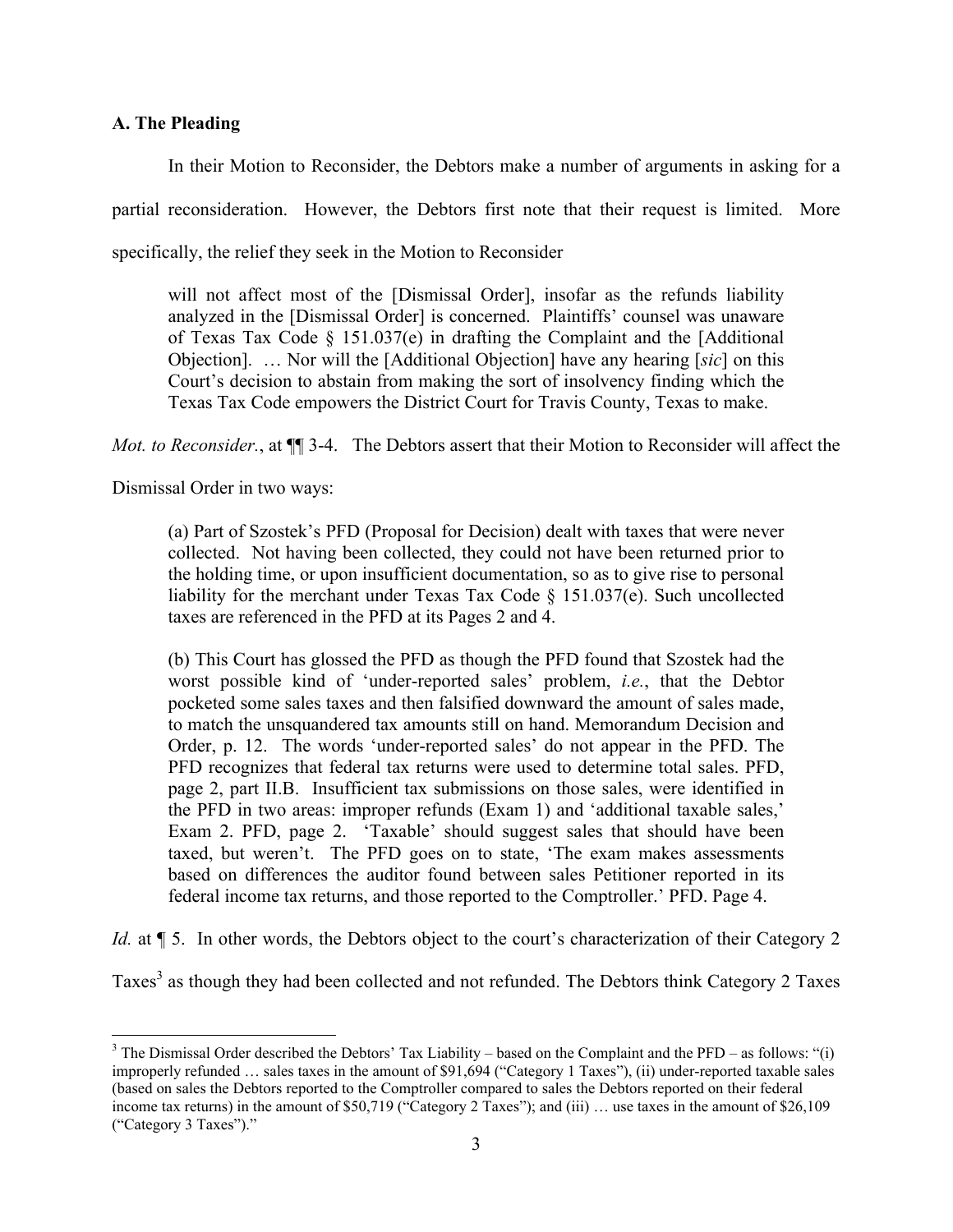would be more properly characterized as sales taxes that were never collected in the first place, due to the Debtors' belief that the underlying sales were not taxable. *Id.* According to the PFD, the Category 2 Taxes represent tax assessments made by the Defendant based on "differences the auditor found between sales Petitioner [the Debtors] reported in its federal income tax returns and those reported to the Comptroller." *PFD*, at 4. The Debtors believe that there are two valid explanations for the Category 2 Taxes: "one is that some of the sales weren't believed to be state-taxable (*i.e.*, the sales were treated as not requiring collection), and collections weren't made. … [The other is] that sales tax was collected and misappropriated, and sales tax reports were falsified accordingly." *Id.* The Debtors contend that the second characterization is both inaccurate, and inappropriate for purposes of a 12(b)(6) motion.

The Debtors also take issue with the court's analysis that Szostek operated as a sole proprietorship. The Debtors state that they have never "contended that there is an 'entity' difference between SZOSTEK and JOLLY JIM'S PET or JOLLY JIM'S TOO. The point Plaintiff was trying to make, is that if SZOSTEK decides to close the pet stores and spend the rest of his working career selling life insurance, the COMPTROLLER cannot enjoin him from carrying on that activity." *Id.* ¶ 6. The court understands the Debtors' point, but disagrees with it. The court will not reconsider its position on this issue.

Lastly, the Debtors argue that the authorities cited by the Comptroller, and relied on by this court in the Dismissal Order, are inapposite. "The case law was the subject of SZOSTEK's [Additional Objection]. … The facts of those opinions and the *ratio decidendi* in each of the cases simply do not hold, and will not yield a rule, that failure to collect a tax obligations the seller to pay it personally. (None of those Texas cases, either, involves a refund to the customer that would bring it within the ambit of Tax Code § 151.307(e). SZOSTEK accordingly implores the Court, to review his … [Additional Objection]." *Id.* ¶ 7.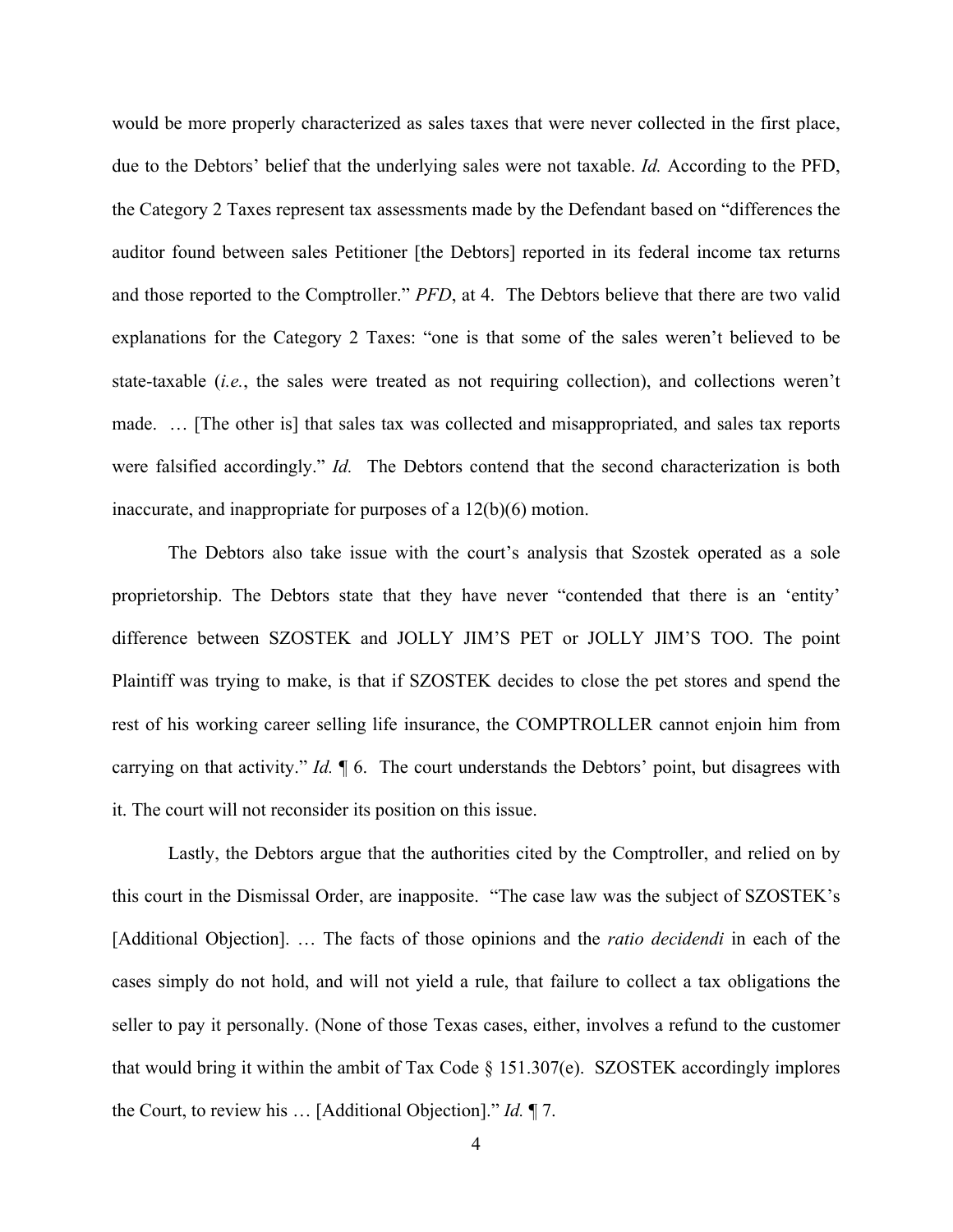As noted above, the court had no notice that the Additional Objection had been filed and, accordingly, did not consider it in writing the Dismissal Order. For this reason, the court will grant the Motion to Reconsider in part in order to consider these additional arguments. Based upon the Debtors' assertions in the Motion to Reconsider, the court is only granting reconsideration of its Dismissal Order with respect to the Category 2 Taxes.

### *The Additional Objection*

First, the Debtors reiterate their arguments with respect to *In re Fox*, 609 F.2d 178 ( $5<sup>th</sup>$ Cir. 1980). The Additional Objection does not add anything to the arguments that the Debtors made in the Objection and in the Complaint. *Additional Obj.*, ¶ 2. The Dismissal Order addressed this issue at length and the court will not reconsider the Debtors' arguments on this issue here.

Second, the Debtors re-attack the authorities used by the Comptroller in support of its Motion to Dismiss. In particular, the Debtors take issue with the Comptroller's assertion that the Debtors are personally liable for the Category 2 Taxes incurred by the pet stores. The Debtors once again argue that the Comptroller's sole remedy is one that is *in rem* and, consequently, limited to closure of the business under § 111.011 of the Texas Tax Code. "The merchant who chose to close up shop, once enjoined, could go on to some other means of earning her livelihood, and never have to pay the tax." *Additional Obj.*, ¶ 3. The Debtors go on to distinguish *Davis v. State*, 940 S.W.2d 946 (Tex. App. – Austin 1995), *Bullock v. Foley Bros. Dry Goods Corp.*, 802 S.W.2d 835 (Tex. App. – Austin 1990), *Calvert v. Canteen Co.*, 371 S.W.2d 556 (Tex. Sup. 1963), *Bullock v. Delta Industrial Construction Co.*, 668 S.W.2d 502 (Tex. App. – Austin 1984), and *Reaves & Becker v. Wilkes*, 392 S.W.2d 379 (Tex. App. – Austin 1965, *writ dism'd*). The Debtors argue that not only do "[a]ll of those cases pre-date the present Tax Code, … none of them presents the pertinent fact pattern for this case, *i.e.*, a vendor who merely failed to collect the tax." *Additional Obj.*, ¶ 5. The Debtors note that in the cases cited by the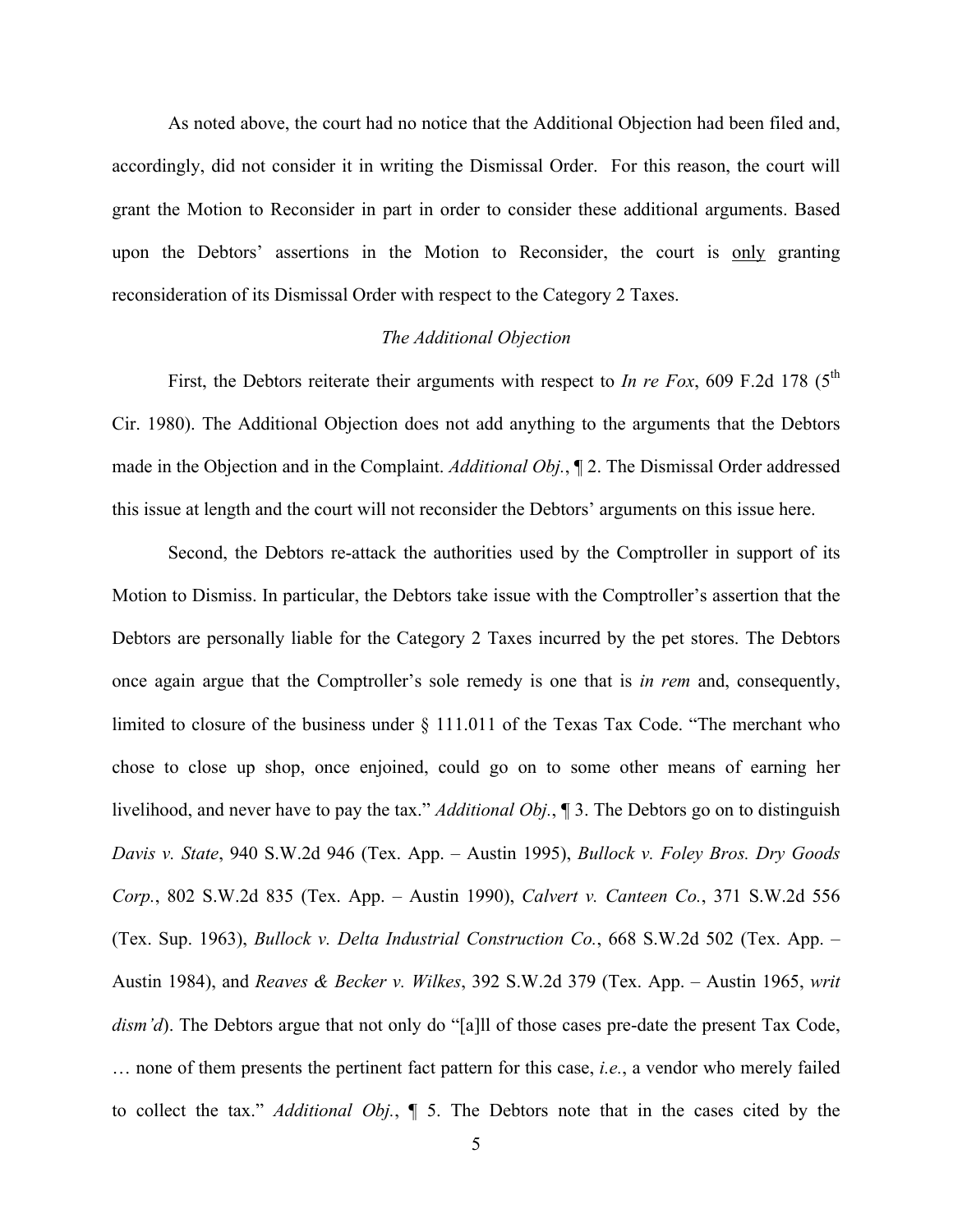Comptroller, the taxes were collected, whereas here, they were not. With respect to the *Calvert* case, in which taxes were not collected, the Debtors believe that the case is inapposite because it is "a vending machine case. … [and] The statute then in effect … placed personal liability upon the seller for the tax, if the method of sale did not permit collection fr[o]m the purchaser." *Id.*  The crux of the Debtors argument is that none of the cases cited by the Comptroller are on point, because none involve a merchant who never collected the taxes (the facts of this case, according to the Debtors).

The Debtors also contend that the Comptroller failed to provide any statutory support for its position. The Debtors say it thusly:

[T]he COMPTROLLER does not identify, within his cited array of statutory remedies, any law that would impose a personal liability on the vendor, for a sales tax not collected. Tex. Tax Code  $\S$  151.002 is merely a statement as to the applicability for Tax Code definitions to certain exempt transactions, … Tax Code § 111.015, stating that the Comptroller's remedies are 'cumulative,' adds nothing to any remedy unless one can first be found, to add onto. The remedy that is touted as 'collection suits in state court,' Tax Code § 111.010, does not identify whom the Comptroller can sue, or what remedy can be sought – other parts of the Code would have to supply that. The lien filing statute,  $\S$  113.002, has as its predicate, that there first must be 'taxes, fines, interest … [or] penalties due by a person to the state.' The personal liability for the sales tax, is on the purchaser. Tax Code §§ 151.051, 151.052. Section 113.002 adds the ability to send notices, to the arsenal of procedures the Comptroller may use, but does not expand fault or liability. Before assets can be levied on, under Tax Code § 111.021, there first must be 'a person [who] is delinquent in the payment of an amount required to be paid' under the Tax Code. Admittedly, SZOSTEK could have personal fraudulent transfer liability under  $\S$  111.021(d)(2) and (f), if he had participated in such transfers, but nothing of the kind has been suggested.

*Additional Obj.*, ¶ 8. The Debtors conclude with the following remarks: "Two legislatures did not see fit to impose a personal liability for mere failure to collect a sales tax. One is in Washington, D.C., the other is in Austin. The Fifth Circuit saw the matter similarly in *Fox*: failure to collected is not so grievous as to amount to personal debt, or to non-dischargeable debt."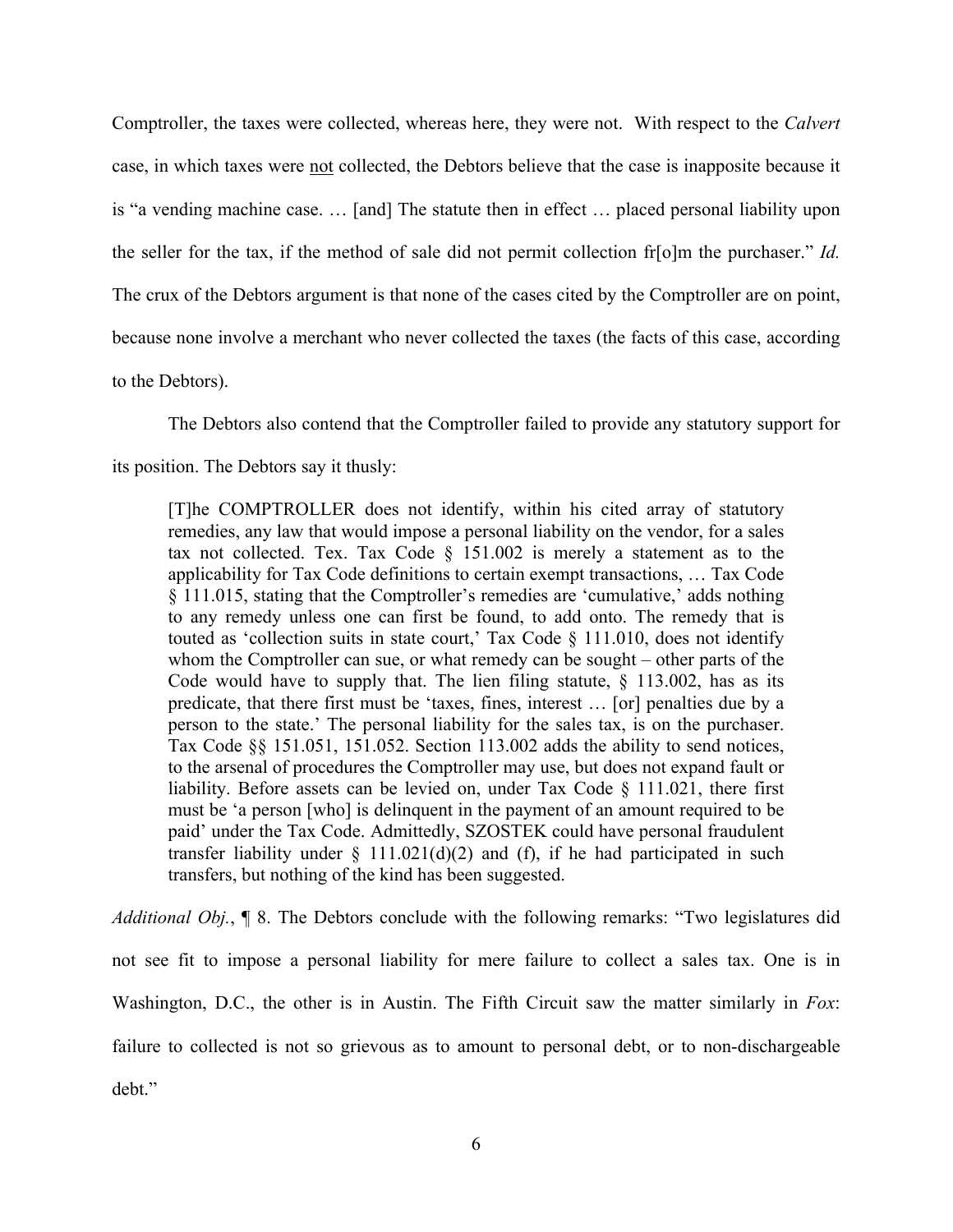#### **B. Analysis**

We are here granting the Motion to Reconsider only with respect to the Category 2 Taxes. The court agrees with the Debtors' that, for purposes of a motion to dismiss, it was inappropriate to characterize the Category 2 Taxes as collected but not turned over to the state. After all, the Debtors are correct that the PFD merely describes the Category 2 Taxes as "assessments based on differences the auditor found between sales Petitioner reported in its federal income tax returns and those reported to the Comptroller." *PFD*, at 4. Therefore, on Motion to Reconsider, the court will reexamine the Debtors' Motion to Dismiss the Comptroller's Complaint with regard to the alleged nondischargeability of Category 2 Taxes with the assumption that the Category 2 Taxes were never physically collected by the Debtors from their customers.

The court will not reconsider its analysis with respect to 11 U.S.C.  $\S$  523(a)(1) and 507(a)(8). Therefore, the Debtors' Motion to Reconsider and, by extension, the Additional Objection is denied with respect to the Debtors' arguments regarding the Fifth Circuit's position on §§ 523(a)(1) and 507(a)(8). *Dismissal Order*, at 11-17. Thus, so long as the Debtors can be liable under Texas law for the Category 2 Taxes, the liability for such taxes will be nondischargeable under section 523(a)(1).

The court concludes that the Debtors *can* be held liable for the Category 2 Taxes, on a number of bases. However, the court agrees that neither § 111.016(a) nor § 111.011(a) afford a basis for liability. Section 111.016(a) does not apply to the Category 2 Taxes because that subsection specifically refers to "any person who receives or collects a tax..." § 111.016(a); *State of Texas v. Crawford & Wills*, 262 S.W.3d 532, 539-540 (Tex. App. Austin, Aug. 21,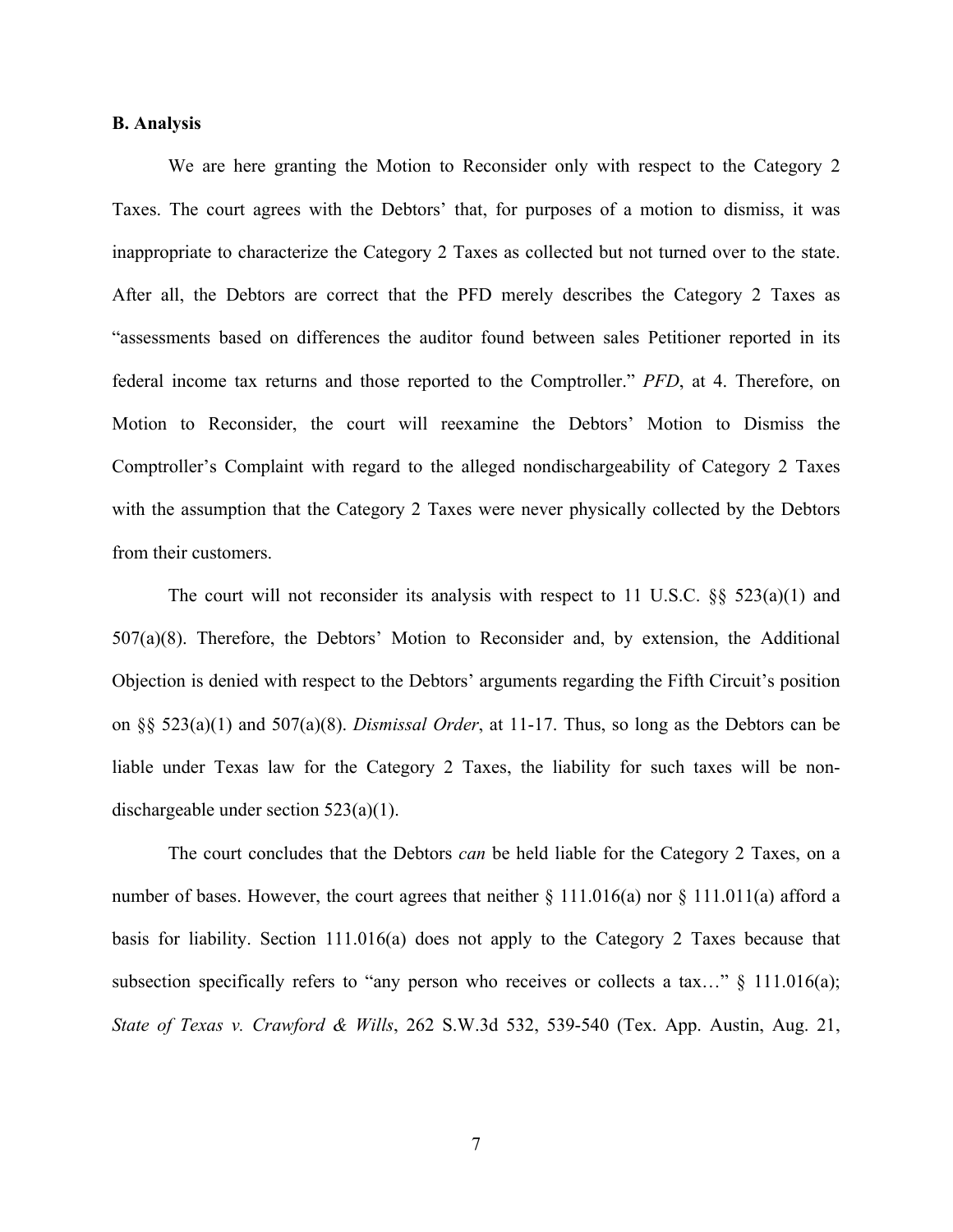2008). Because, for purposes of this motion, we are assuming that the Debtors did not physically receive or collect the Category 2 Taxes,  $\S$  111.016(a) is inapplicable at this juncture.<sup>4</sup>

Section 111.011(a) also does not afford a basis for liability, though for a different reason than that articulated by the Debtors. This section of the Texas Tax Code does not impose liability at all. It is a remedies provision. Section 111.011(a) is found in Title 2, Subchapter B, titled 'Enforcement and Collection' of the Tax Code. It is one of a number of remedies available to the state when liability is otherwise imposed. It does not itself impose liability. *See Wimmer v. State*, 2004 Tex. App. LEXIS 1065 (Tex. App. Austin, Feb. 5, 2004) *rev. denied Wimmer v. State*, 2004 Tex. LEXIS 585 (Tex. June 25, 2004) (affirming the lower court's imposition of monetary tax liability *and* the lower court's imposition of an injunction). In other words, prior to enjoining a person from doing business, the statute requires that the person first be *liable* to the state for taxes. § 111.011(a) ("If a person … fails to file a report or pay the tax as required by this title, the attorney general may bring a suit for an injunction..." $)$ .<sup>5</sup>

There are other provisions of the Texas Tax Code that *do* impose liability on the Debtors, even on the facts as assumed by the court for purposes of this motion. The Limited Sales, Excise, and Use Tax Act (the "Sales Tax Act"), Title 2, Subtitle E of the Tax Code, is relevant in this case for purposes of finding that the Debtors are liable for the Category 2 Taxes. There is no

 $4$  The court will take a second to reiterate that it is not passing on the validity of the Tax Liability for purposes of 11 U.S.C. § 505, and, therefore, does not rule on whether the Tax Liability was proper in the first instance. That question was never put before the court in this case. The court's discussion of § 111.016 is limited to whether the Debtors can be held liable under that section of the Texas Tax Code for purposes of discharge.

 $5$  As an aside, the court notes that the plain language of section  $111.011(a)$  does not limit its application to situations in which a taxpayer has collected the required taxes. Section 111.011(a) provides: "If a person engaged in a business the operation of which involves the receipt, collection, or withholding of a tax imposed by this title fails to file a report or pay the tax as required under this title, the attorney general may bring suit for an injunction prohibiting the person from continuing in that business until the report is filed and the tax is paid." The court could not find any case law imposing such a limitation, nor did the Debtors offer any authorities for their proposition. Furthermore, § 111.011(a) uses the word "may" (unlike subsection (b) of that section, which uses "shall"), indicating that injunctive relief is but one of a number of remedies that might be available to the state pursuing a taxpayer who is otherwise liable for a tax. Other sections offer other remedies:  $\S 111.010$ , suit to collect the tax liability;  $\S 111.0047$ , suspension or revocation of a permit or license; and  $\S$  113.001, imposition of liens. The remedies available to the state are, by statute, cumulative. *See* Tex. Tax Code, § 111.015.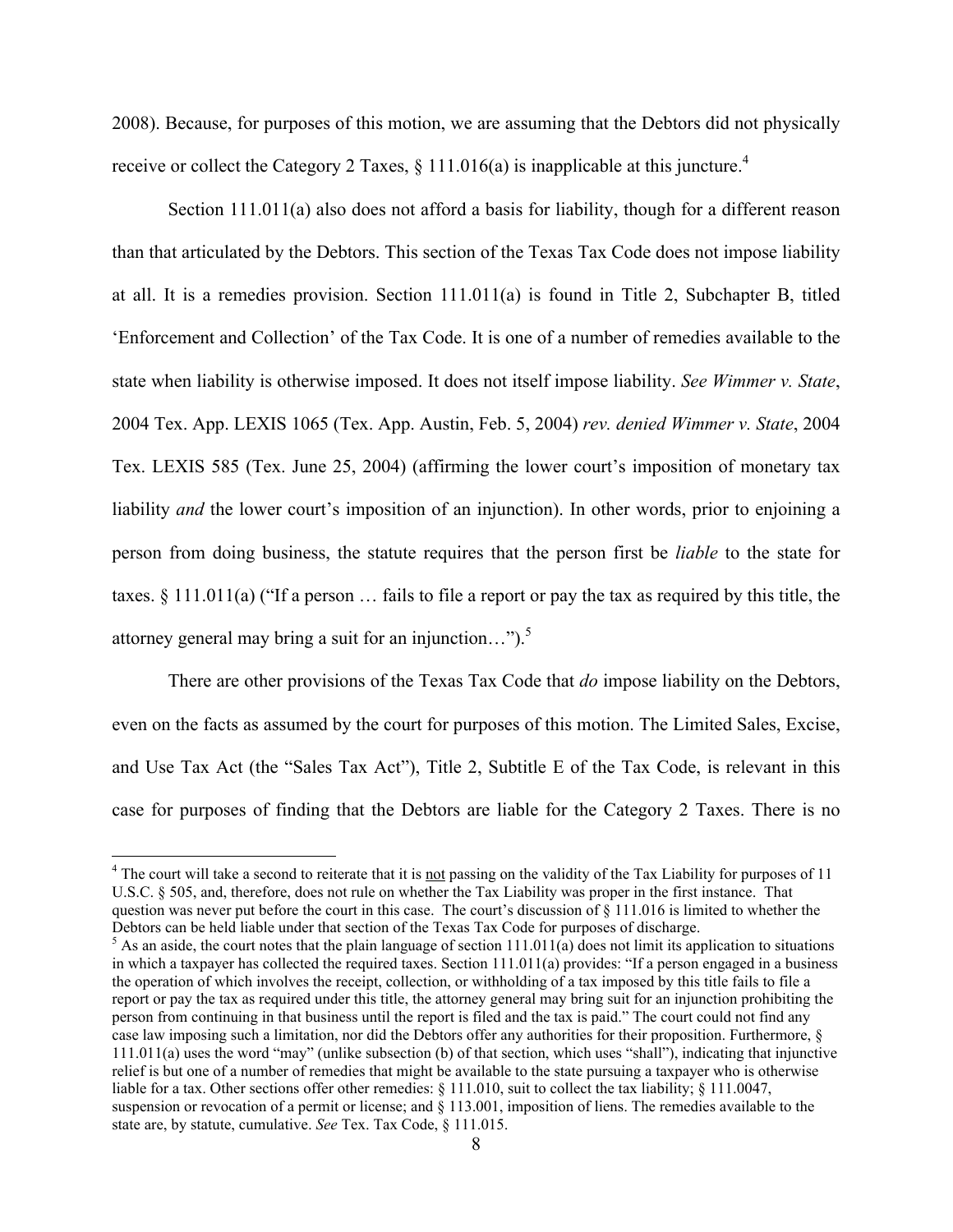doubt (and the Debtors have never argued otherwise) that the Sales Tax Act applies to retailers themselves as well as their customers. A sales tax is imposed "on each sale of a taxable item in this state." § 151.051. A retailer that makes a sale subject to the Sales Tax Act

shall add the amount of the tax to the sales price, and when the amount of the tax is added: (1) it becomes a part of the sales price; (b) it is a debt of the purchaser to the seller until paid; and (3) if unpaid, it is recoverable at law in the same manner as the original sales price.

§ 151.052 (emphasis added).6 The use of the word "shall" indicates an obligation is imposed on the retailer. By extension, if the retailer fails to add the tax to the sales price, it has failed to meet the obligation there imposed. The Texas Tax Code allows the state, in enforcing the Sales Tax Act, to proceed against a consumer. *See* Tex. Tax Code, § 151.515. The language used in this section is significant, however, in that it does not *limit* the state to pursuing only the consumer. The statute says, "[t]his chapter does not *prohibit* the comptroller from proceeding against a consumer for an amount of tax that the consumer should have paid but failed to pay." *Id.* (emphasis added). The word "only" is not to be found in the section. It is a statute of permission, not restriction. What the Sales Tax Act does not say is in itself important. *See Church of Scientology v. IRS*, 484 U.S. 9, 17-18 (U.S. 1987) ("All in all, we think this is a case where common sense suggests, by analogy to Sir Arthur Conan Doyle's 'dog that didn't bark,' that an amendment having the effect petitioner ascribes to it would have been differently described by its sponsor, and not nearly as readily accepted by the floor manager of the bill"). For comparison's sake, consider Title 2, Subchapter D, Section 151.102, titled 'User Liable for Tax,' which imposes a use tax specifically on the user or consumer, and not the retailer, when the tax has not been collected. The statute provides in full:

(a) The person storing, using, or consuming a taxable item in this state is liable for the tax imposed by Section 151.101 of this code, and except as provided by

 $\frac{1}{6}$  $6$  The previous version of this section is V.A.T.S. Tax.-Gen. arts 20.01, § 1; 20.021, § (A).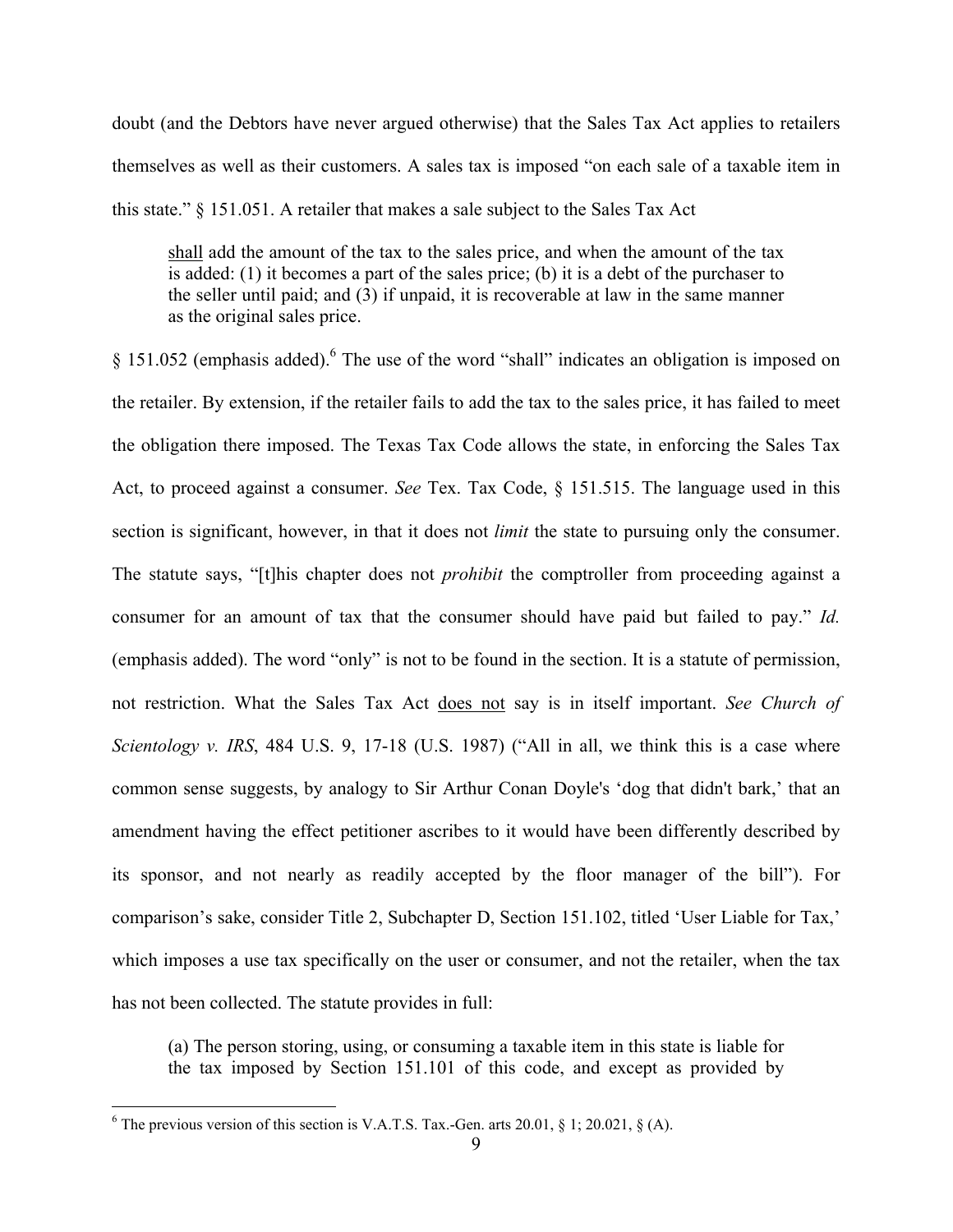Subsection (b) of this section, the liability continues until the tax is paid to the state.

(b) A person storing, using, or consuming a taxable item in this state is not further liable for the tax imposed by Section 151.101 of this code if the person pays the tax to a retailer engaged in business in this state or other person authorized by the comptroller to collect the tax and receives from the retailer or other person a purchaser's receipt given as provided in Section 151.103 of this code.

§ 151.102. Clearly, the Texas legislature knows how to impose certain tax liability exclusively

on either the retailer or the user, if it so intends. It did so in § 151.102. It did not do so in §

151.515.

An even more compelling reason for concluding that the Debtors are liable under Texas

law for the Category 2 Taxes is found in the Sales Tax Act's exemption provisions. Allowing the

Comptroller to seek unpaid sales taxes from a retailer makes sense in the context of the Sales

Tax Act's sales tax exemption structure. In the Motion to Reconsider, the Debtors argued:

There are at least two explanations for a difference between sales reported to the IRS and sales reported to the Texas Comptroller; one is that some of the sales weren't believed to be state-taxable (i.e., the sales were treated as not requiring collection), and collections weren't made. The other, far darker inference, would be the one this Court made: that sales tax was collected and misappropriated, and sales tax reports were falsified accordingly. Such nefarious conduct was not observed by the Administrative Law Judge; he in fact recommended an insolvency plan. PFD, page 11. To close off one possible set of innocent facts, so as to subscribe to a possible set of nefarious facts, is something that should not be done in a Rule 12 (b)(6) setting, particularly when the innocent set of facts is the more implicit.

*Mot. To Reconsider*,  $\sqrt{ }$  5 at 3. Thus, the Debtors are arguing that they did not collect the Category

2 Taxes because they believed that certain items they sold were exempt from sales tax. They then claim that, by not collecting the sales tax in the first instance, they cannot be liable for not remitting them. The argument, however, cannot be right, because, if accepted, it would read section 151.054 out of Texas Tax Code.<sup>7</sup>

<sup>&</sup>lt;sup>7</sup> As has been noted by a respected jurist, "[a] 'cardinal principle of statutory interpretation' is that no provision 'shall be superfluous, void, or insignificant.' … As context colors content, we look beyond the individual provision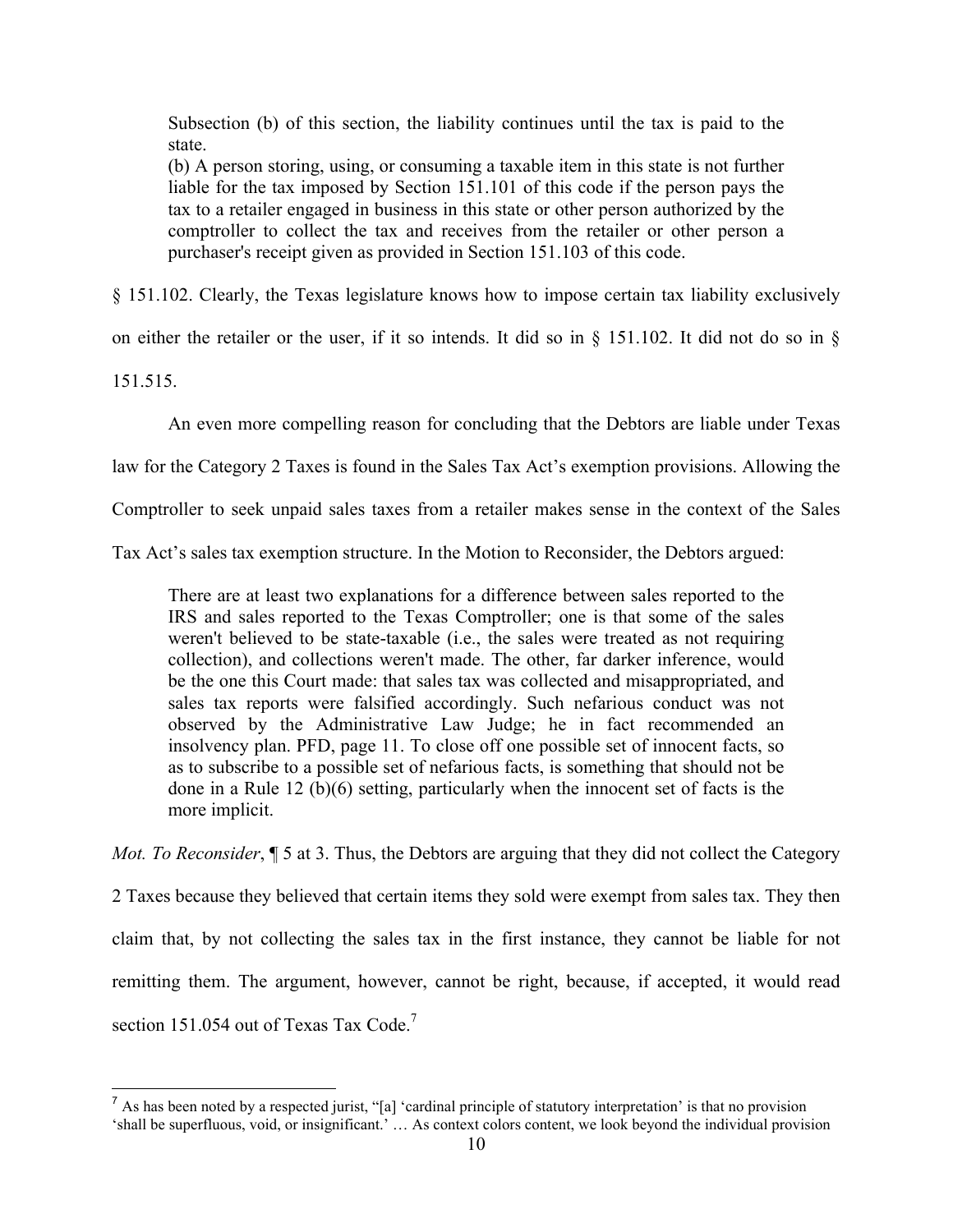Section 151.054, titled 'Gross Receipts Presumed Subject to Tax,' provides in full:

(a) Except as provided by Subsection (d) of this section, all gross receipts of a seller are presumed to have been subject to the sales tax unless a properly completed resale or exemption certificate is accepted by the seller.

(b) A sale is exempt if the seller receives in good faith from a purchaser, who is in the business of selling, leasing, or renting taxable items, a resale certificate stating that the tangible personal property or service is acquired for the purpose of selling, leasing, or renting it in the regular course of business or for the purpose of transferring it as an integral part of a taxable service performed in the regular course of business.

(c) A sale is exempt if the seller receives in good faith from a purchaser an exemption certificate stating qualifications for an exemption provided in Subchapter H of this chapter.

(d) A sale of liquor, wine, beer, or malt liquor by the holder of a manufacturer's license, wholesaler's permit, general class B wholesaler's permit, local class B wholesaler's permit, local distributor's permit, or a general, local, or branch distributor's license issued under the Alcoholic Beverage Code to the holder of a retail license or permit issued under the Alcoholic Beverage Code is presumed to be a sale for resale. In a sale to which this section applies, the seller is not required to receive a resale certificate from the purchaser.

(e) Properly completed resale or exemption certificates should be in the possession of the seller at the time the nontaxable transaction occurs. If the seller is not in possession of these certificates within 60 days from the date written notice requiring possession of them is given to the seller by the comptroller, deductions claimed by the seller that require delivery of the certificates shall be disallowed. If the seller delivers the certificates to the comptroller within the 60 day period, the comptroller may verify the reason or basis for exemption claimed in the certificates before allowing any deductions. A deduction may not be granted on the basis of certificates delivered to the comptroller after the 60-day period.

 $§$  151.054 (emphasis added).<sup>8</sup> The statute does not permit the seller to unilaterally determine that

a given transaction is exempt from taxation. To the contrary, *all* gross receipts are presumed to

have been subject to the sales tax unless a properly completed exemption certificate has been

accepted by the seller. *Id.*, subparagraph (a). The Debtors, as sellers, must be liable for

 $\overline{a}$ 

and consider [the relevant section] … as part of a coherent whole- [here, the Sales Tax Act]." *In re Philadelphia Newspapers, LLC*, 599 F.3d 298, 330 (3<sup>rd</sup> Cir. 2010) (Ambro, B.J., dissenting).

 $8$  The Administrative Rule dealing with Exemption Certificates is 34 TAC  $\S$  3.287. Because the court did not believe that it added anything to the current discussion, it is omitted herein.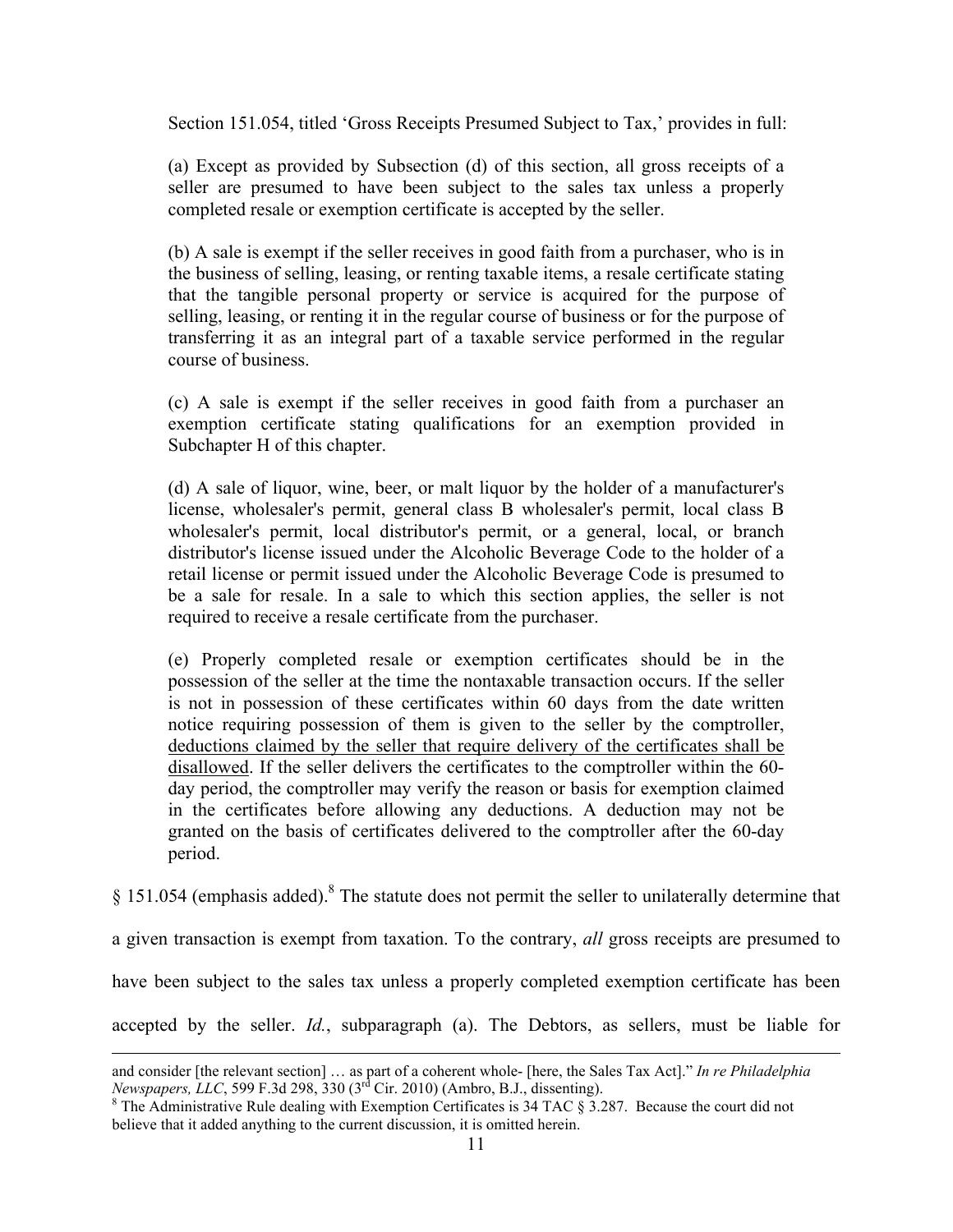uncollected sales taxes if they do not have in hand a properly completed exemption certificate, because otherwise the exemption statute itself would be rendered a nullity. Indeed, retailers have been found liable for uncollected sales taxes due to the retailer's mistaken belief that the item was exempt from taxation. *E. de la Garza v. Strayhorn & Abbott*, 2005 Tex. App. LEXIS 9310 (Tex. App. Austin, Nov. 10, 2005); *see also Alpine Indus., Inc. v. Strayhorn & Abbott*, 2004 Tex. App. LEXIS 6242 (Tex. App. Austin, Jul. 15, 2004) rev. denied *Alpine Indus. v. Strayhorn*, 2005 Tex. LEXIS 307 (Tex., Apr. 8, 2005). Were the court to accept the Debtors argument, the Comptroller would be forced to allow deductions claimed by a retailer under subsection (d) essentially on the retailer's say so, rendering compliance with § 151.054 unnecessary. That reading would, of course, read § 151.054 right out of the Texas Tax Code, in clear violation of long-accepted standards of statutory interpretation. *See Mountain States Tel. & Tel. Co. v. Pueblo of Santa Ana*, 472 U.S. 237, 249, 105 S.Ct. 2587, 86 L.Ed.2d 168 (1985) (applying the "'the elementary canon of construction that a statute should be interpreted so as not to render one part inoperative…").

The Texas Administrative Code $9$  provides additional support for the imposition of liability for the Category 2 Taxes. Specifically, 34 Tex. Admin. Code § 3.282 states: "(m) [b]oth sellers and purchasers are subject to audit and assessment of tax on any transactions on which tax

<sup>-&</sup>lt;br>9 According to the Texas Secretary of State, the Texas Administrative Code (TAC)

is a compilation of all state agency rules in Texas. There are 16 titles in the TAC. Each title represents a subject category and related agencies are assigned to the appropriate title.

In 1977, the TAC was created by the Texas Legislature under the Administrative Code Act (Government Code, §§2002.051-2002.056). In the Administrative Code Act, the Legislature directed the Office of the Secretary of State to compile, index, and cause to be published the Texas Administrative Code.

State agency rule writers, in cooperation with the Office of the Secretary of State, had begun the task of organization and systematic dissemination of state agency rules in 1975 with the passage of the Administrative Procedure and Texas Register Act (Government Code, §2001 and §2002).

http://www.sos.state.tx.us/tac/ (last visited June 15, 2010).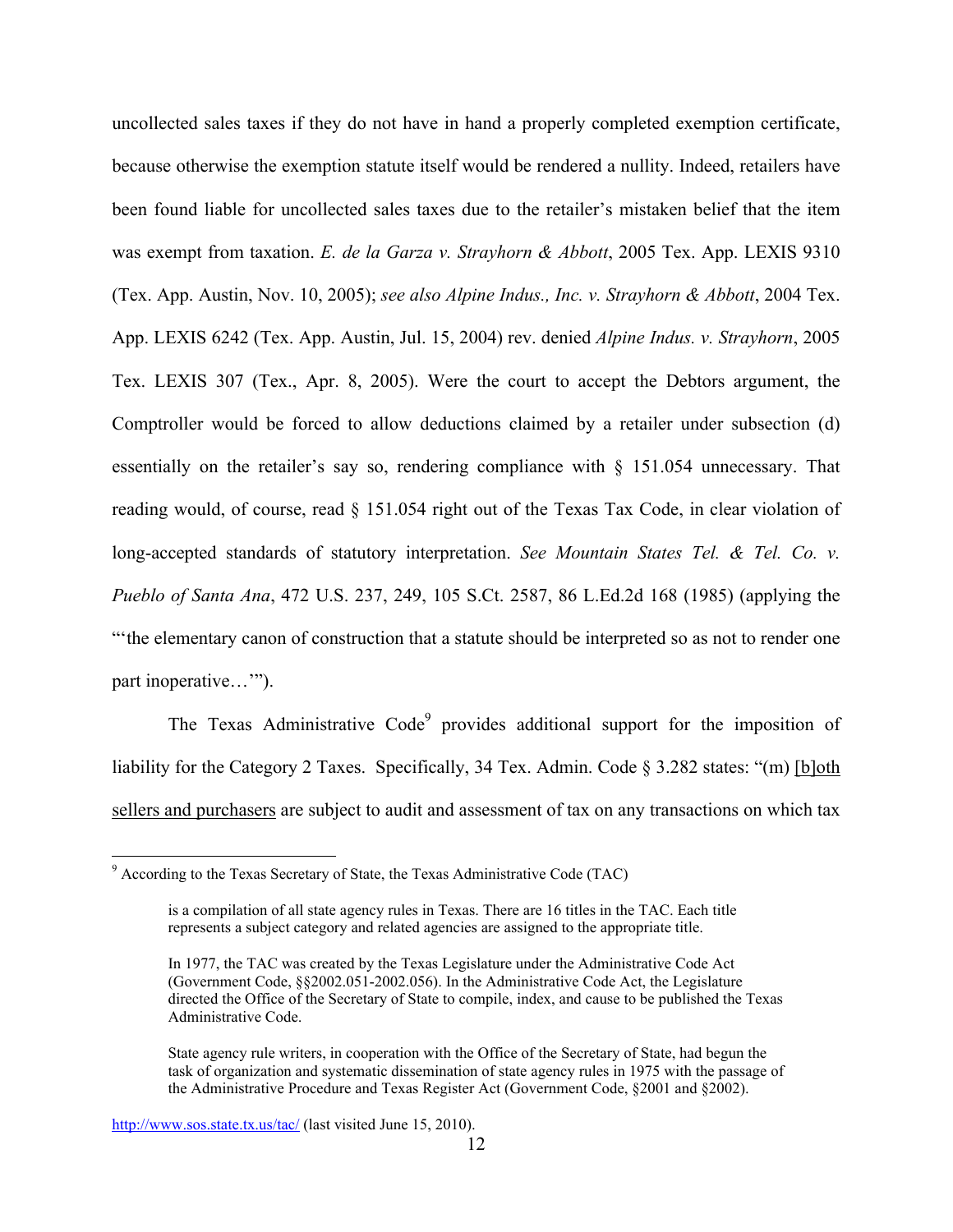was due but has not been paid." (emphasis added). Additionally, 34 Tex. Admin. Code § 3.286,

titled 'Seller's and Purchaser's Responsibilities,' provides in relevant part:

(d) Collection and remittance of the tax.

(1) Each seller must collect the tax on each separate retail sale in accordance with the statutory bracket system in *Tax Code § 151.053*… The tax is a debt of the purchaser to the seller until collected. …

(2) The sales tax applies to each total sale, not to each item of each sale. … When tax is collected properly under the bracket system, the seller is not required to remit any amount that is collected in excess of the tax due. Conversely, when the tax collected under the bracket system is less than the tax due on the seller's total receipts, the seller is required to remit tax on the total receipts even though the seller did not collect tax from customers.

(4) A seller who advertises or holds out to the public that the seller will assume, absorb, or refund any portion of the tax, or that the seller will not add the tax to the sales price of taxable items commits a criminal offense. *See* § 3.305 of this title.

(e) Payment of the tax.

(1) Each seller, or purchaser who owes tax that was not collected by a seller, must remit tax on all receipts from the sales or purchases of taxable items less any applicable deductions.

…

(5) A non-permitted purchaser who owes sales or use tax that was not collected by a seller must remit the tax to the comptroller on or before the  $20<sup>th</sup>$  of the month following the month in which the taxable event occurs.

34 Tex. Admin. Code  $\delta$  3.286 (emphasis added).<sup>10</sup> Notably,

We give serious consideration to an agency's construction of a statute, as long as the construction is reasonable and does not contradict the plain language of the statute. We recognize that the legislature intends an agency created to centralize expertise in a certain regulatory area 'be given a large degree of latitude in the methods it uses to accomplish its regulatory function.'

We construe the text of an administrative rule under the same principles as if it were a statute. We bear in mind that an administrative agency has the power to interpret its own rules, and its interpretation is entitled to great weight and

<sup>&</sup>lt;sup>10</sup> Section 151.503 deals with sales taxes imposed "[i]f the sales price involves a fraction of a dollar..."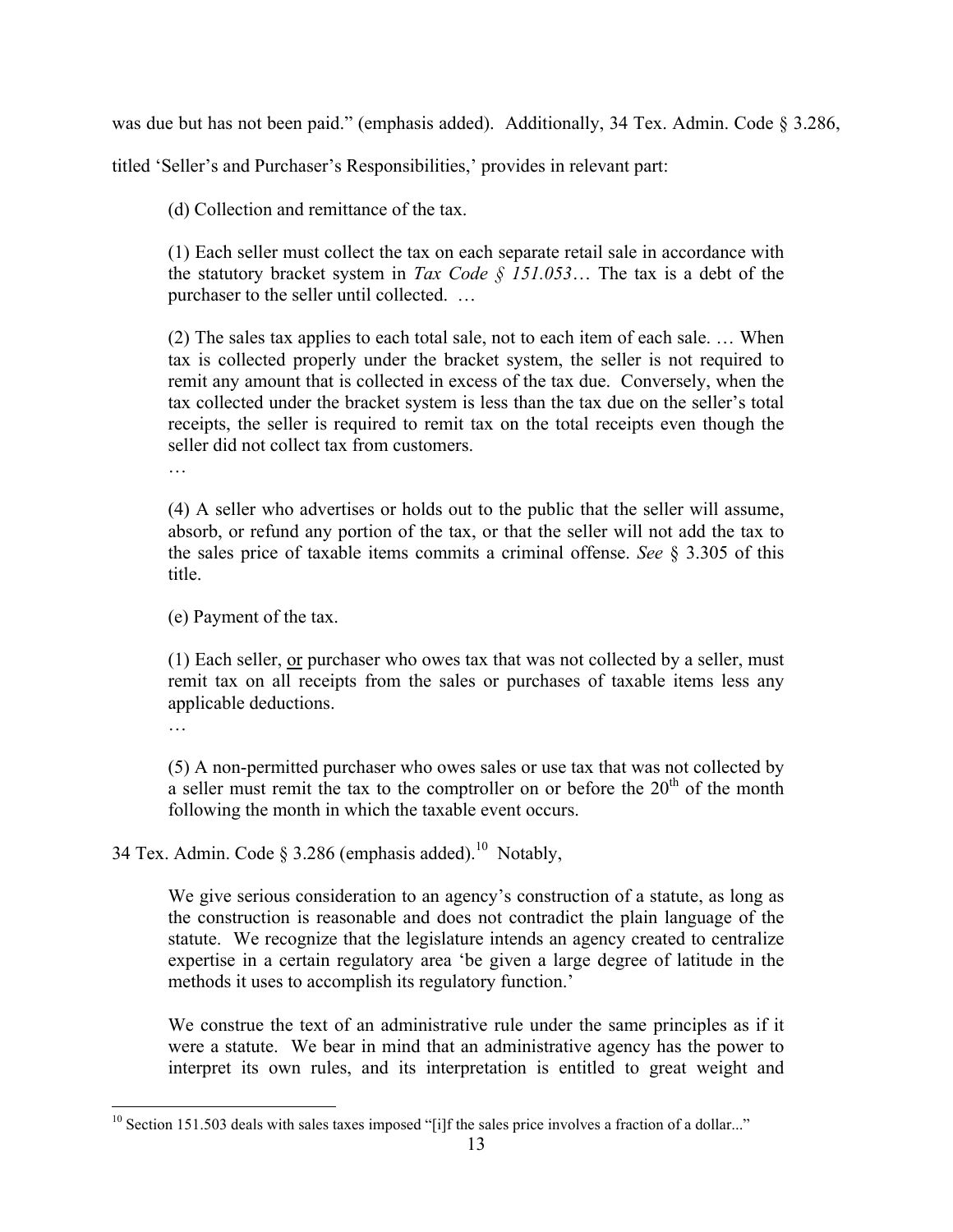deference. The agency's construction of its rule is controlling unless it is plainly erroneous or inconsistent.

*Alpine Indus., Inc. v. Strayhorn & Abbott*, 2004 Tex. App. LEXIS 6242, at \*7-8 (Tex. App.

Austin, Jul. 15, 2004) (internal citations omitted). Texas cases have specifically supported the

Comptroller's interpretation. In *Bullock v. Foley Bros. Dry Goods Corp.*, 802 S.W.2d 835, 838

(Tex. App. Austin –1990), the court noted that:

[i]n 1967, an attorney general opinion said that the sales tax could be collected from either the purchaser or the seller. Op. Tex. Att'y Gen. No. M-165 (1967). The Comptroller's rules have provided since 1975 that the tax may be collected from the seller or purchaser or both until the tax has been paid:

Both sellers and purchasers are subject to audit and assessment of tax on any transactions on which tax was due but has not been paid. The Comptroller may proceed against either the seller or the purchaser, or against both, until the tax, penalty and interest has been paid.

Comptroller Rule 3.282, 34 T.A.C. 3.282 (effective 12/15/75).

This administrative interpretation has been in effect through amendments of the statute. The legislature is deemed to have accepted an administrative interpretation or policy that endured through amendments of the statute in question.

*Id.* (certain citations omitted). If a Texas court concludes that the Comptroller may proceed against a seller for unpaid sales taxes, this court, as a federal court construing state law, is obliged to follow that holding. *See Erie R.R. Co. v. Tompkins*, 304 U.S. 64, 58 S.Ct. 817, 82 L.Ed. 1188 (1938). Accordingly, the Debtors are liable for the uncollected Category 2 Taxes under Texas law, whether collected or uncollected, and consequently the Category 2 Taxes are

nondischargeable.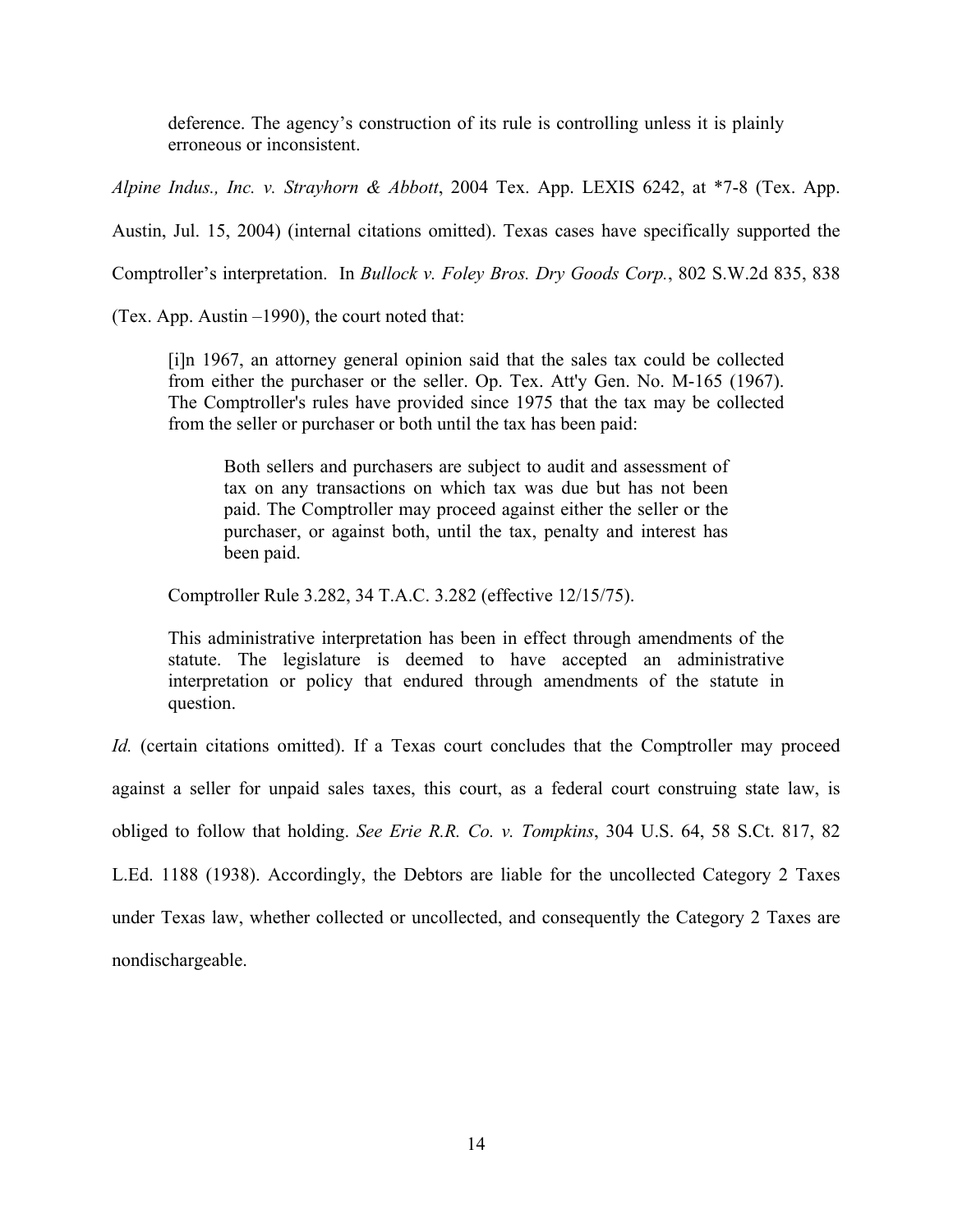Lastly, the court addresses the Debtors arguments that the case law cited in the Dismissal Order does not apply to the case at bar.<sup>11</sup> The court notes at the outset that the Debtors are correct in one sense: the facts of those cases are not on all fours with the facts before the court here. But so what?<sup>12</sup> The reasoning behind those decisions is still sound, as will be seen by a closer look at the cases. The Debtors argue that the Comptroller's use of *Davis v. State*, 904 S.W.2d 946 (Tex. App. – Austin 1995) in support of its position is mistaken because liability in the *Davis* case was

We construe Article 20.02 as levying a two per cent limited sales tax - a transaction tax - on retail sales, with the tax to be collected in accordance with the rates enumerated in the bracket system formula of Article 20.02(A). The tax is to be collected by the retailer from the consumer in each separate retail sale at the rates and to the extent authorized by the bracket system formula. The retailer pays the whole tax if his sales do not permit collection of any portion of the tax from the consumer, such as respondents here. The retailer pays a portion of the tax if his sales are preponderantly in certain brackets, e.g., fifty-one cents to seventy-four cents; the retailer collects more than the tax from the consumer if his sales are preponderantly in other brackets, e.g., twentyfive cents to forty-nine cents. It is only upon sales of fifty cents and multiples thereof that the tax paid by the consumer is the same as that collected by the retailer and paid to the Comptroller. The bracket system was utilized by the Legislature for collection purposes in contemplation of the fact that it is impossible for the retailer to add exactly two per cent to the sales price of every article sold. The law of averages was invoked to balance the impact of the tax upon retailer and consumer, and to permit the retailer to collect the tax from the consumer to the extent possible under the limitations of the bracket system.

*Id.* at 558. (There was a vigorous dissent in this case.) In 1963, the Texas legislature amended the Tax Code to exempt sales of items under 24 cents. In any event, the court once again notes that it agrees with the Debtors that the factual predicate of the *Calvert* case is somewhat different than the case faced by the court here. However, the court did not solely or even heavily rely on the Calvert case in its Dismissal Order. It cited it only as additional source material for the proposition that a retailer may be found liable for an uncollected sales tax.

 $11$  One of the Debtors arguments is that the cases cited in the Dismissal Order "pre-date the present Tax Code..." *Additional Obj.* at 4. Except with respect to the Debtors' attempt to distinguish *Calvert v. Canteen Co.*, 371 S.W.2d 556 (Tex. 1963), the Debtors fail to say much more on this point and the court fails to see how that fact is relevant in this case. For instance, the 1963 version of § 151.052 provides: "'Every retailer shall add the sales tax imposed by Article 20.02 of this Chapter to his sale price and when added the tax should constitute a part of the price, shall be a debt of the purchaser to the retailer until paid, and shall be recoverable at law in the same manner as the purchase price.' Art. 20.021" *Reaves & Becker v. Wilkes*, 392 S.W.2d 379, 380 (Tex. App. – Austin 1965, *writ dism'd)* (quoting the 1963 Tax Code.) This does not appear to be a substantial departure from the current § 151.052. If the Debtors wanted to make a more substantive argument on this point, they should have done it. The court cannot guess as to which change of the Texas Tax Code substantively affects the Debtors' position here. Because this position is not stated with any detail or support, it is overruled.

<sup>&</sup>lt;sup>12</sup> The Dismissal Order cited in one instance to *Calvert v. Canteen Co.*, 371 S.W.2d 556 (Tex. 1963). That case was one in which the retailer sold property in vending machines. At the time, a 2% sales tax was imposed on "'each item or article of tangible personal property when sold at retail in this State.'" *Id.* at 558 (quoting Article 20.02). At issue was Article 20.02(A), which provided "Method of Collection and Rate of Limited Sales Tax. The tax hereby imposed shall be collected by the retailer from the consumer. (1) The tax shall be as follows and shall be collected by using the following bracket system formula on each retail sale: …" 371 S.W.2d at 557 (quoting Art. 20.02(A)). At the time, under the relevant bracket formula, if the price of an item was less than 24 cents, the retailer was not to impose a tax on the consumer. Despite this formula, the court held that the retailer nonetheless owed sales taxes on the items it sold that cost less than 24 cents. The court held: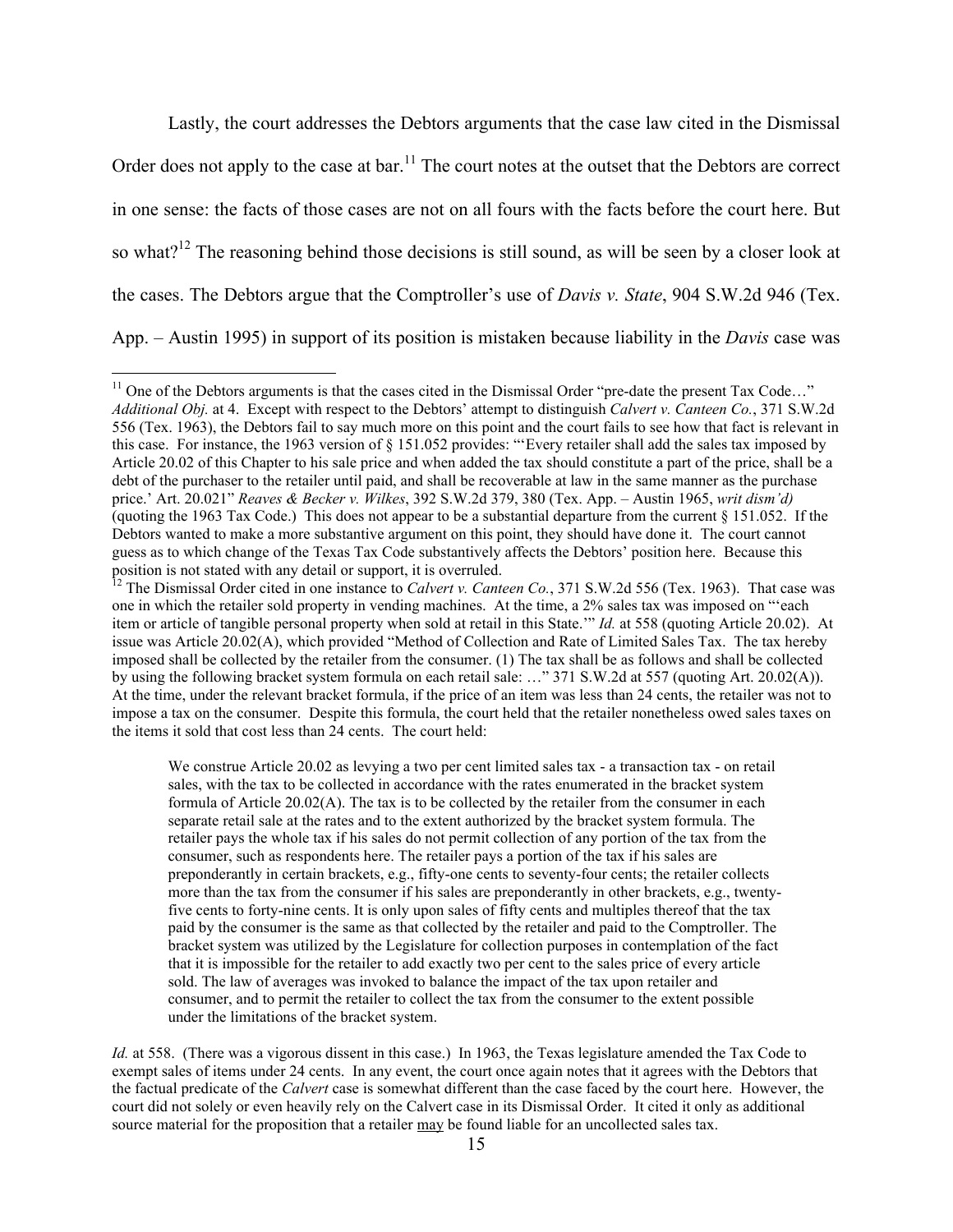premised on the fact that Davis had already collected the tax. *Additional Obj.* at 3. Davis was sued individually by the state. Davis believed that his relationship (as a retailer) with the state was limited to a debtor-creditor relationship and for this reason the state did not have an interest in the collected taxes until they were actually remitted; consequently, he could not have been liable for either conversion of the collected sales taxes or breach of fiduciary duty. *Id.* The *Davis*  court overruled Davis' arguments and held him liable for the collected taxes. Said the court:

While sellers have a legal duty to collect sales taxes from purchasers, both sellers and purchasers are liable to the state for sales taxes. *Bullock v. Foley Bros. Dry Goods Corp.*, 802 S.W.2d 835, 838 (Tex. App.--Austin 1990, writ denied) ("The tax may be collected [by the comptroller] from the seller or purchaser or both until the tax has been paid. . . ."); *Bullock v. Delta Indus. Constr. Co.*, 668 S.W.2d 502, 504 (Tex. App.--Austin 1984, no writ) (upholding authority of state to collect sales tax from purchaser when sellers defaulted on obligations to collect sales tax from purchaser); *see also* Tex. Tax Code Ann. § 151.417 (West 1992) (providing for direct payment of sales tax by purchaser under some circumstances). Both sellers and purchasers can therefore be characterized as taxpayers. However, the seller must also be characterized as a tax collector, and because of this, seller and purchaser liability to the state as taxpayers arises for differing reasons: the purchaser, as a statutory debtor to the seller but ultimately liable to the state, owes sales tax on its purchase transaction; the seller also owes the state the sales taxes a customer incurs because the seller must, under the state's authority, collect those taxes. Under the [Sales Tax] Act, then, the economic burden of the tax is on the purchaser: the sales tax will either be collected by the seller from the purchaser under the state's authority and then remitted to the state; or, if the seller fails to bill the purchaser, the tax will be collected directly by the state from either the seller or purchaser. *See Malcuit v. State*, 134 B.R. 185, 187 (Bankr. N.D. Tex. 1991) (observing that burden of sales tax is on purchaser and that seller collects it on behalf of the state).

*Id.* at 952-953 (emphasis added). Ultimately, the court in *Davis* held that even though the pre-1987 tax code does not contain express language "describing the seller as an agent for the collection of the state's taxes or providing that the taxes collected be held in trust for the state, the Act's provisions nevertheless set forth an implicit agency-principal relationship, rather than a debtor-creditor relationship, between sellers and their role as tax collectors and the state." *Id.* at 953. Thus, the court in *Davis* ruled that retailers "owe the state the sales taxes" by virtue of the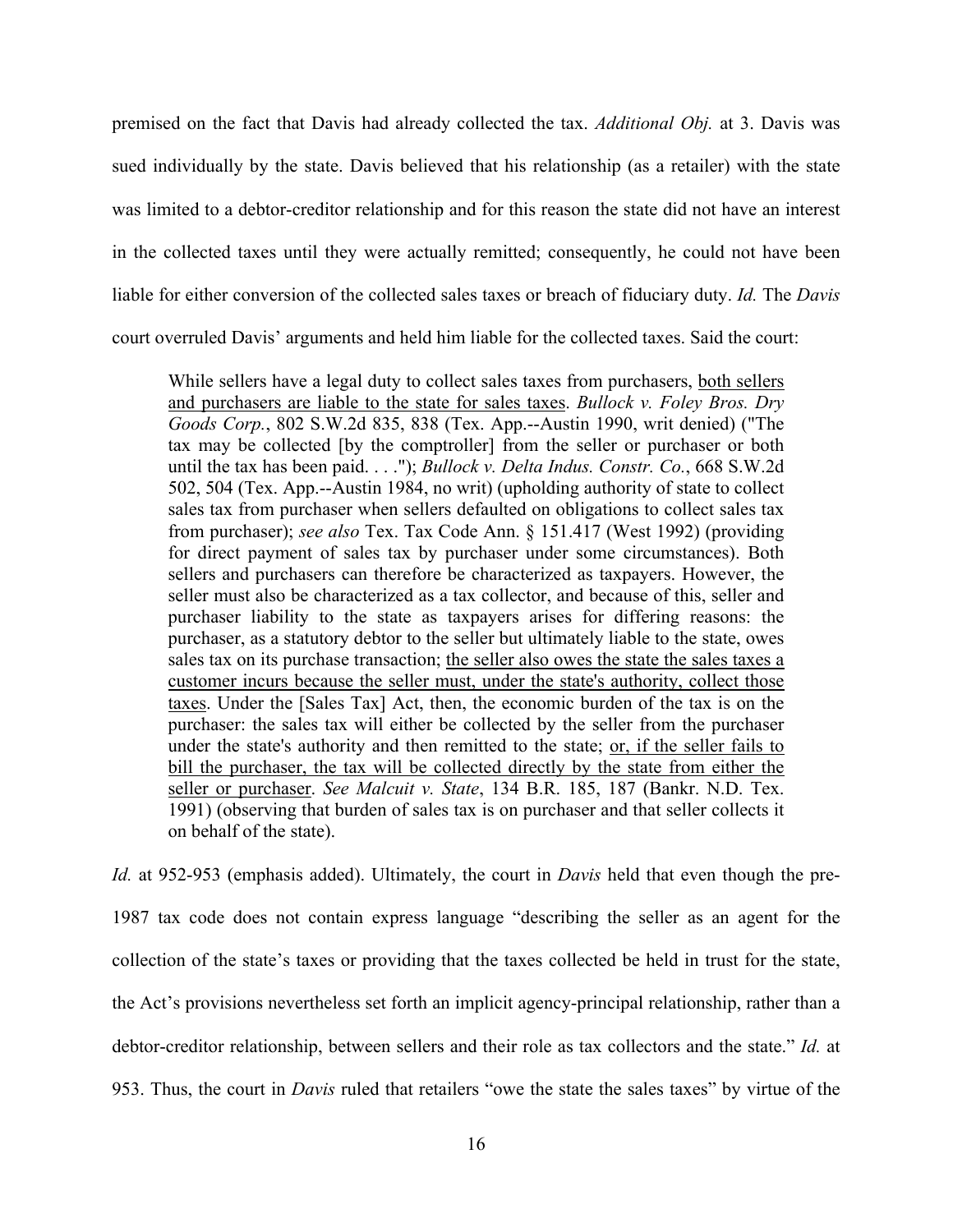retailer's obligation to collect those taxes from the purchaser. The obligation cannot be dodged by the fiat of simply not collecting the tax, as the Debtors' argument suggests.

Although the Debtors attempt to distinguish *Davis* on its facts, the Debtors simply gloss over the relevant discussion in the *Davis* opinion about retailer liability. The court does not believe that the *Davis* case is inapposite to this case and therefore disagrees with the Debtors' argument.

With similar arguments, the Debtors try to distinguish both *Bullock v. Foley Bros. Dry Goods Corp.*, 802 S.W.2d 835 (Tex. App. – Austin 1990) and *Bullock v. Delta Industrial Construction Co.*, 668 S.W.2d 502 (Tex. App. – Austin 1984). More specifically, the Debtors argue that the *Foley Bros.* and *Delta Industrial* cases are distinguishable because both Delta and Foley Bros – who were being sued for the recovery of a sales tax – were purchasers that did not pay a sales tax as opposed to retailers that failed to collect a sales tax. *Additional Obj.*, at 4. In the *Foley Bros.* case, Foley operated department stores in Texas and purchased a number of items from different vendors for either resale or its own use. 802 S.W.2d at 837. Foley was to pay taxes on the items it bought for its own use. The Texas Comptroller found that for a certain period of time, Foley failed to pay the required sales taxes on certain items. *Id.* Foley argued that it, as purchaser, was not liable to the state for unpaid sales taxes; Foley believed that, unless it was sued by a retailer for the recovery of unpaid taxes under § 151.052, it did not need to pay them at all. *Id.* at 838. The court disagreed and said:

In Texas, sales and use taxes are transaction taxes. *Calvert v. Canteen Co.*, 371 S.W.2d 556, 558 (Tex. 1963). Both vendors and purchasers are liable to the state for these taxes. *Id.*; *Delta Industrial*, 668 S.W.2d at 504. The sales tax in Texas is not a retailer's occupation tax. See *American Transfer and Storage Co. v. Bullock*, 525 S.W.2d 918, 923 (Tex. Civ. App. 1975, writ ref'd).

In 1967, an attorney general opinion said that the sales tax could be collected from either the purchaser or the seller. *Op. Tex. Att'y Gen*. No. M-165 (1967). The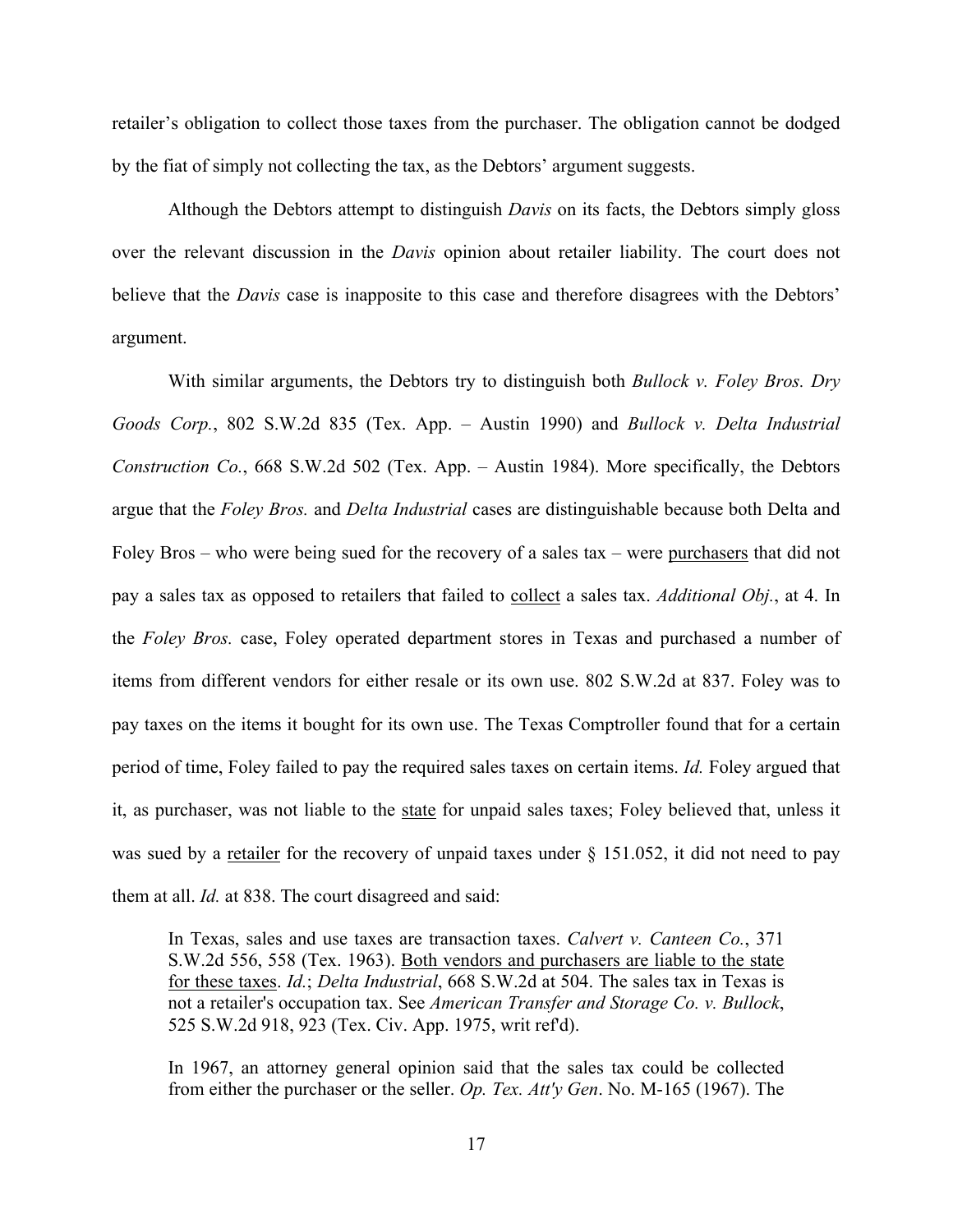Comptroller's rules have provided since 1975 that the tax may be collected from the seller or purchaser or both until the tax has been paid:

Both sellers and purchasers are subject to audit and assessment of tax on any transactions on which tax was due but has not been paid. The Comptroller may proceed against either the seller or the purchaser, or against both, until the tax, penalty and interest has been paid.

Comptroller Rule 3.282, 34 T.A.C. 3.282 (effective 12/15/75).

This administrative interpretation has been in effect through amendments of the statute. The legislature is deemed to have accepted an administrative interpretation or policy that endured through amendments of the statute in question. *Bullock v. House of Lloyd*, No. 3-89-129-CV, Tex. App. -- Austin, August 8, 1990 (not yet reported); *Calvert v. Houston Lighting & Power Co.*, 369 S.W.2d 502, 509-510 (Tex. Civ. App. 1963, writ ref'd n.r.e.).

…

That a retailer fails to add tax to the bill does not mean it is not due and owing. *See Reaves & Becker v. Wilkes*, 392 S.W.2d 379, 380 (Tex. Civ. App. 1965, writ dism'd) (that retailer did not charge tax at time of sale did not mean was not due and could not be collected later). That a seller defaults on its obligations should not prevent the State from collecting the tax owed by the purchaser. *Delta Industrial*, 668 S.W.2d at 504.

*Foley Bros.*, 802 S.W.2d at 838 (emphasis added).

The facts in *Bullock v. Delta Indus. Construction Co., Inc.*, 668 S.W.2d 502 (Tex. App. –

Austin 1984) are similar to those in *Foley Bros.* Delta was a general contractor that performed construction contracts in the Beaumont area; in these construction contracts, Delta incorporated tangible personal property which it had purchased into the real property it was building. *Id.,* at 503. Delta did not pay any taxes on its personal property purchases, and arranged for the purchased property to be delivered to a construction site in a city that imposed no use or sales taxes. *Id.* Delta was ultimately assessed a sales tax; Delta appealed. *Id.* The court (somewhat summarily) stated: "[T]he sales tax ... is a transaction tax, and either the seller or the purchaser may be looked to for payment of the tax." *Id.* at 504 (emphasis added).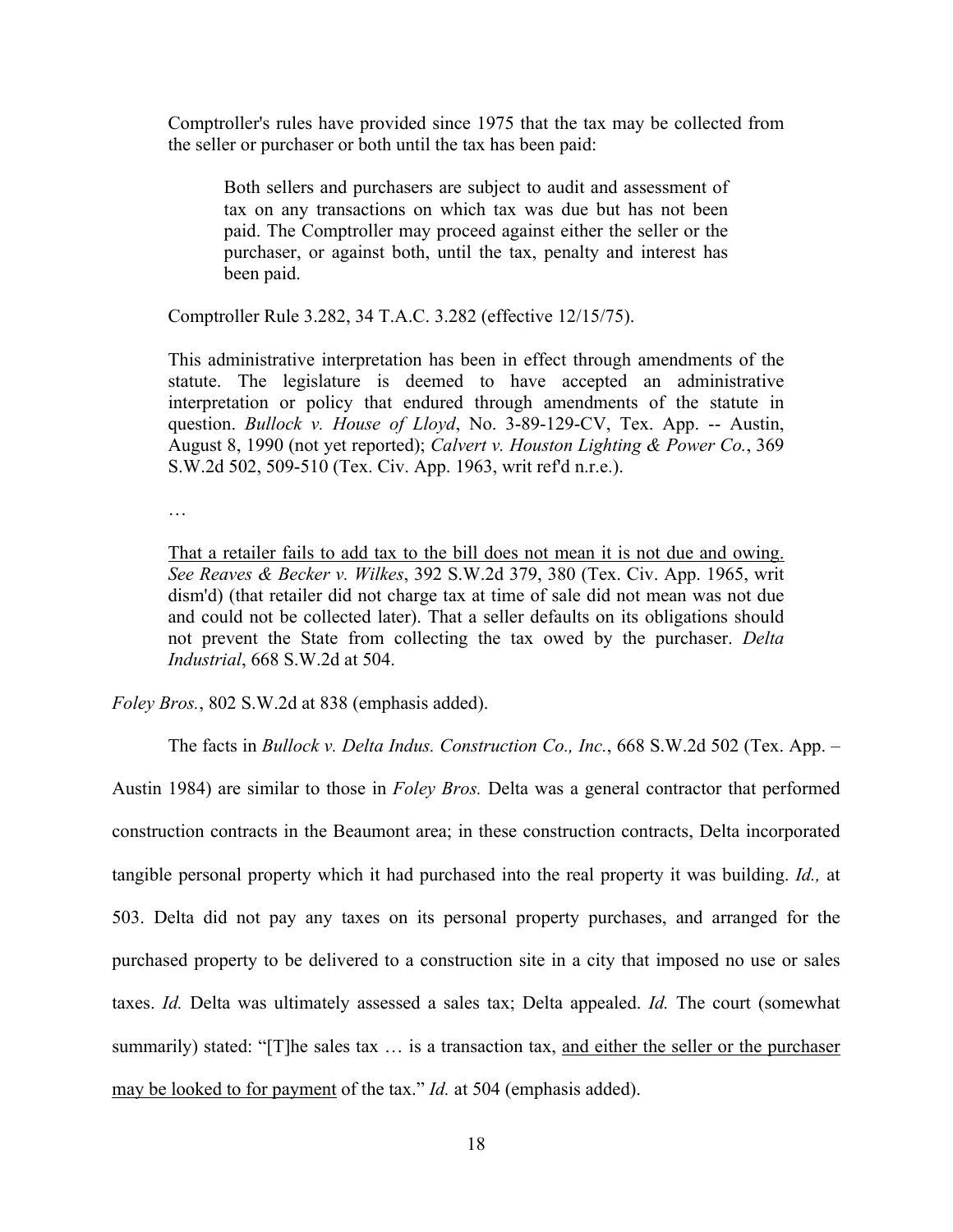Lastly, the Debtors attempt to distinguish *Reaves & Becker v. Wilkes Co.*, 392 S.W.2d 379 (Tex. App. – Austin 1965) on the basis that it "sheds no light whatsoever upon the question of personal liability for failure to collect." *Additional Obj.* at 5. In *Reaves*, Reaves & Becker bought air conditioning and heating equipment from Wilkes Co. 392 S.W.2d at 380. Because Wilkes was not certain that the sales were subject to a tax, it did not charge Reaves & Becker a sales tax. *Id.* Once the Comptroller determined that the tax was due and owing, Wilkes sued Reaves & Becker for the previously uncollected sales tax. *Id.* Reaves & Becker refused to pay. The issue before the court was "[c]an a retailer not charge a sales tax and sue thereafter on 'account' and recover it?" *Id.* The court answered in the affirmative. The Tax Code (both the previous version and this version) provide that the sales tax should be collected by the retailer from the consumer. *Id.* The statute did not say *when* such collection needed to take place, just that, at some point, the retailer collect the tax, which is exactly what Wilkes was trying to do by suing Reaves & Becker. *Id.* at 380-381. For this reason, Wilkes' arguments were overruled and it was required to pay the sales tax. *Id.*

The decision in *Reaves & Becker* is not inconsistent with the ruling made here. Retailers are free to sue their customers for sales taxes that the retailer failed to collect in the first instance. That is clear from the plain language of § 151.052(a)(3). *Reaves & Becker* confirms that right. The case does not stand for its correlative, however  $-$  it does not mean that the retailer is thus free not to collect from its purchaser. To the contrary, the case affirms that the retailer who fails to collect from its purchaser is liable for the resulting uncollected tax.

The court also finds support for its holding from *Highway Contractors, Inc. v. West Texas Equipment Co.*, 617 S.W.2d 791, 795 (Tex. Civ. App. Amarillo 1981). In the *West Texas*  case, the court held that the statute of limitations for a retailer to sue a purchaser to recover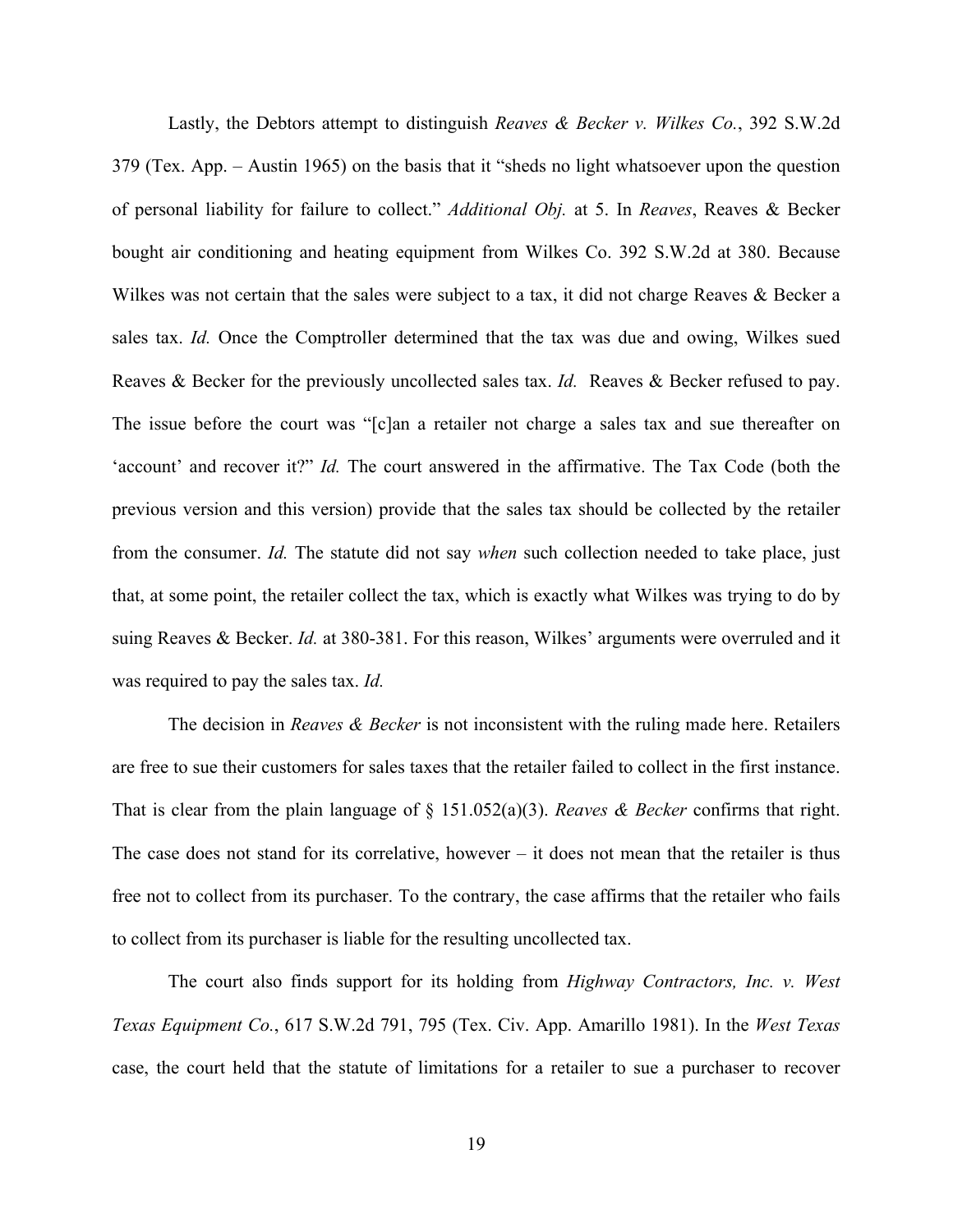uncollected sales taxes began to run when the retailer paid the uncollected sales tax to the state. *Id.* at 795 (saying "[t]hus, upon payment by West Texas, the sales tax became 'a debt of (Highway Contractors) to (West Texas) until paid … recoverable at law in the same manner as the purchase price….'"). Once again, the *West Texas* case was not a case in which the state sued the retailer for an uncollected tax, and, therefore, is not on all fours with the facts at bar. However, in *West Texas*, the court noted that once the Texas Comptroller determined that certain sales that were previously thought to be exempt were subject to the sales tax, and "[t]he later payment of the tax by West Texas pursuant to the Texas Comptroller's determination of liability was an automatic addition of the tax to the sale price and activated West Texas' [the seller] rights against Highway Contractors [the buyer] under article  $20.021(A)$ ."<sup>14</sup> The court's holding with respect to a retailer's statute of limitations to recover unpaid sales taxes is ample support for the proposition that the state can sue the retailer to recover uncollected and unpaid sales taxes.

The court agrees that the state court cases cited in the Dismissal Order are not on all fours with the facts of this case, but those cases' legal observations that sales taxes can be collected from either the retailer or the purchaser are on point here. The Debtors' attempt to distinguish those cases on their facts, as though only "all fours" cases count is simply not well taken.<sup>15</sup>

<sup>&</sup>lt;sup>14</sup> Similar to the current § 151.052, article 20.021(A) says: "(A) Every retailer shall add the sales tax imposed by Article 20.02 of this Chapter to his sale price and when added the tax shall constitute a part of the price, shall be a debt of the purchaser to the retailer until paid, and shall be recoverable at law in the same manner as the purchase price…"

<sup>&</sup>lt;sup>15</sup> The court finds additional support for its holding in *Williams v. Huff*, 52 S.W.3d 171, 179-180 (Tex. 2001). In *Williams*, the Texas Supreme Court was discussing whether a plaintiff that paid sales tax had taxpayer standing in the lawsuit before it and said the following:

Other jurisdictions, however, have held that merely paying sales tax does not confer taxpayer standing. *See Cornelius v. Los Angeles County Metro. Transp. Auth.*, 49 Cal. App. 4th 1761, 57 Cal. Rptr. 2d 618, 627-29 (Cal. Ct. App. 1996) (payment of gasoline, sales, and state income taxes is insufficient to confer taxpayer standing); *Torres v. City of Yorba Linda*, 13 Cal. App. 4th 1035, 17 Cal. Rptr. 2d 400, 406-07 (Cal. Ct. App. 1993) (payment of sales tax is insufficient for standing); *Collins v. State*, 2000 ME 85, 750 A.2d 1257, 1261 (Me. 2000) (payment of sales tax alone cannot confer standing); *Stumes v. Bloomberg*, 1996 SD 93, 551 N.W.2d 590, 593-94 (S.D. 1996) (absent ownership of property, paying sales tax did not make an inmate a taxpayer). In reaching this conclusion, these courts have determined, under their applicable state statutes, that a